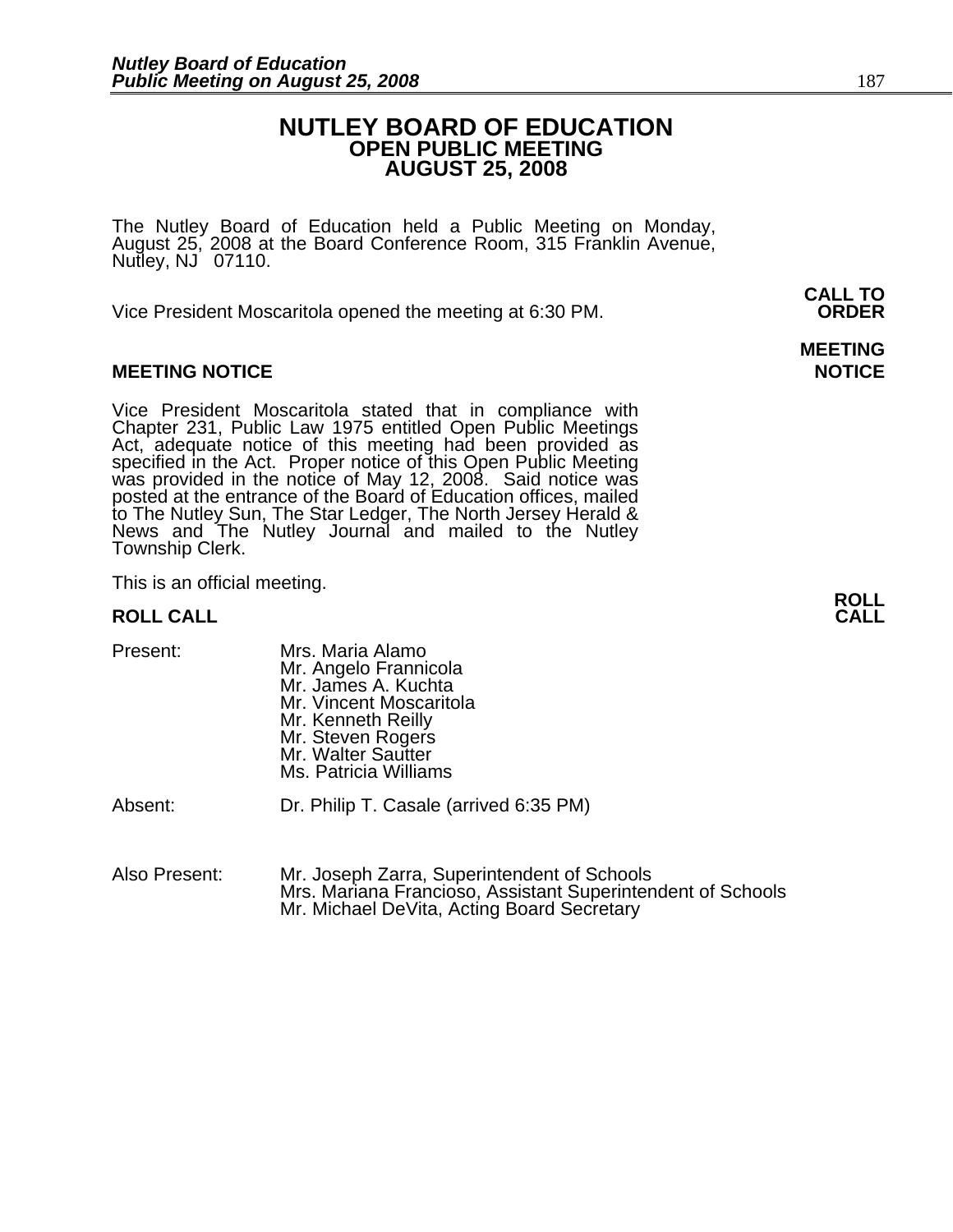#### **MOTION TO ADJOURN TO EXECUTIVE SESSION**

At 6:35 PM Trustee Reilly moved, and Trustee Kuchta seconded, the following resolution:

WHEREAS, the Board of Education will be discussing matters exempt from public discussion pursuant to N.J.S.A. 10:4-12,

NOW, THEREFORE, BE IT RESOLVED that the Board of Education recess to Closed Executive Session at this time to discuss the following:

Legal Issues

BE IT FURTHER RESOLVED that the results of the discussions will be made public by inclusion on the agenda of a subsequent meeting of the Board of Education or when the reasons for discussing such matters in closed session no longer exist.

The motion was approved by voice vote.

#### **RECONVENE MEETING RECONVENE**

At 8:09 PM Trustee Kuchta moved, Trustee Reilly seconded, and the Board unanimously approved by voice vote a motion to reconvene the public meeting.

The meeting reconvened in the JHWMS Music Room located at 325 Franklin Avenue, Nutley, NJ.

#### **FLAG SALUTE** SALUTE SALUTE SALUTE SALUTE SALUTE

Trustee Rogers led the assembly in the flag salute.

#### **MOMENT OF SILENCE**

A moment of silence in remembrance of those serving our nation.

### **ROLL ROLL CALL CALL**

| Present:      | Mrs. Maria Alamo<br>Mr. Angelo Frannicola<br>Mr. James A. Kuchta<br>Mr. Vincent Moscaritola<br>Mr. Kenneth Reilly<br>Mr. Steve Rogers<br>Mr. Walter Sautter<br>Ms. Patricia Williams<br>Dr. Philip T. Casale |
|---------------|--------------------------------------------------------------------------------------------------------------------------------------------------------------------------------------------------------------|
| Also Present: | Mr. Joseph Zarra, Superintendent of Schools<br>Mrs. Mariana Francioso, Assistant Superintendent of Schools<br>Mr. Michael DeVita, Acting Board Secretary                                                     |

## **EXECUTIVE**

## **FLAG**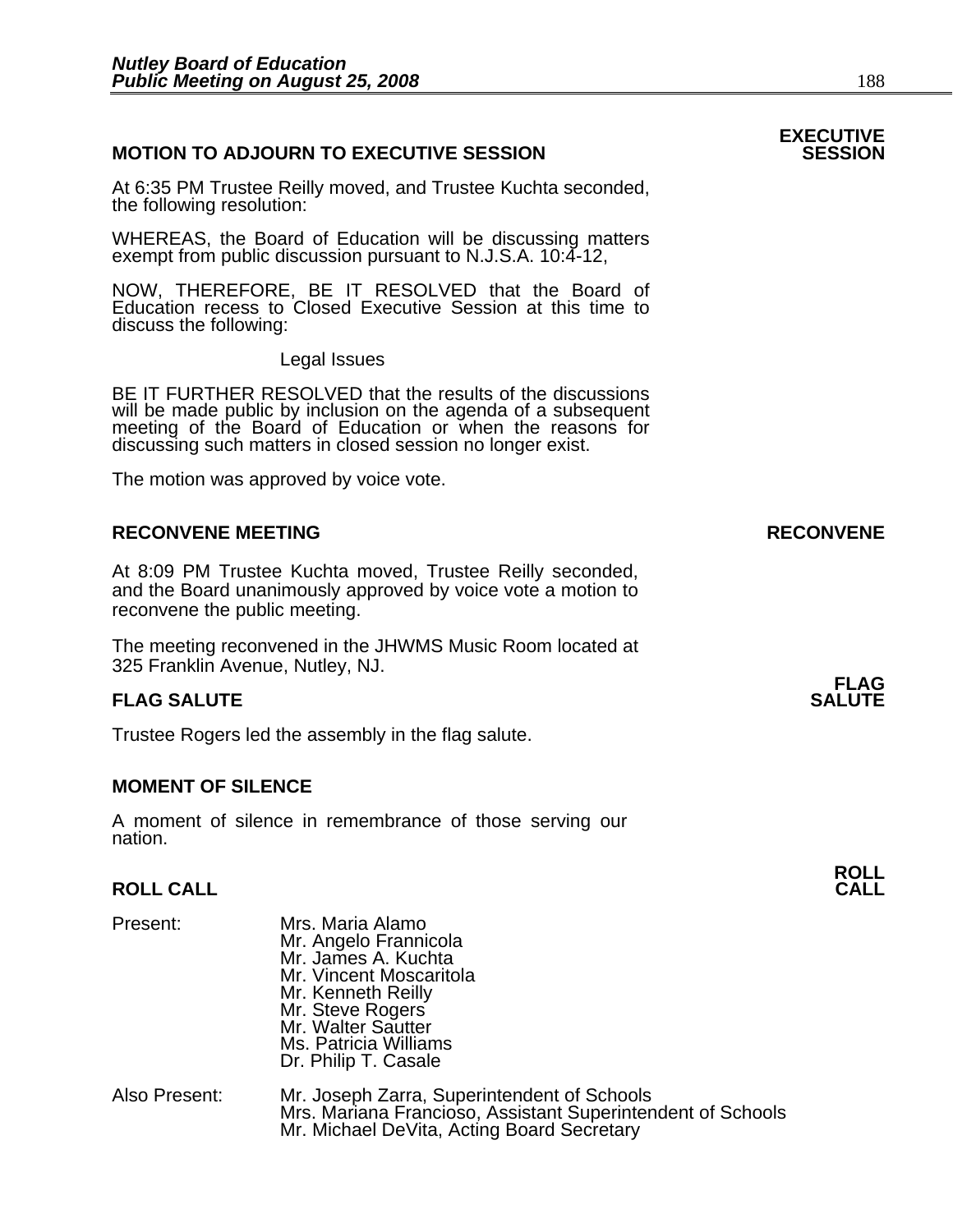#### **APPROVAL OF MINUTES APPROVE**

BE IT RESOLVED that the Board of Education approves the following minutes:

 August 12, 2008 – Special Public Meeting August 12, 2008 – Closed Executive Session August 4, 2008 – Special Public Meeting August 4, 2008 – Closed Executive Session July 28, 2008 - Public Meeting<br>July 28, 2008 - Closed Executiv – Closed Executive Session

> Trustee Kuchta moved, Frannicola seconded, and the Board minutes were approved with the following exceptions:

> > 1. Trustee Alamo abstained on the August 4, 2008 and July 28, 2008 minutes since she was sick and not present.

#### **SUPERINTENDENT'S REPORT SUPT'S REPORT A**

Mr. Zarra stated that he would be meeting with the Washington<br>School parents on Tuesday, September 2, 2008 to tour the site and answer any questions. He thanked Mr. Nicolette and his staff for their hard work in getting the schools ready to open. He also thanked Mrs. Francioso and Mrs. Alamo for helping to set the priorities for the 2008/2009 school year.

Mr. Zarra mentioned that he was not happy with the ranking our high school received in New Jersey Monthly and is going to form a committee to see what is keeping us from being ranked higher.

Mr. Zarra summarized all the additional courses throughout the years but did not know why they were not recognized for the ranking.

Mr. Zarra presented the Superintendent's Report dated August 25, 2008, Schedule A, which is appended to the minutes of this meeting, and briefly summarized its contents.

#### **BOARD SECRETARY'S REPORT REPORT**

Mr. DeVita also recognized Mr. Nicolette and his staff for all their hard work and stated that all schools would be ready to open on September 2, 2008.

#### **CORRESPONDENCE CORRESPONDENCE**

None

## **MINUTES**

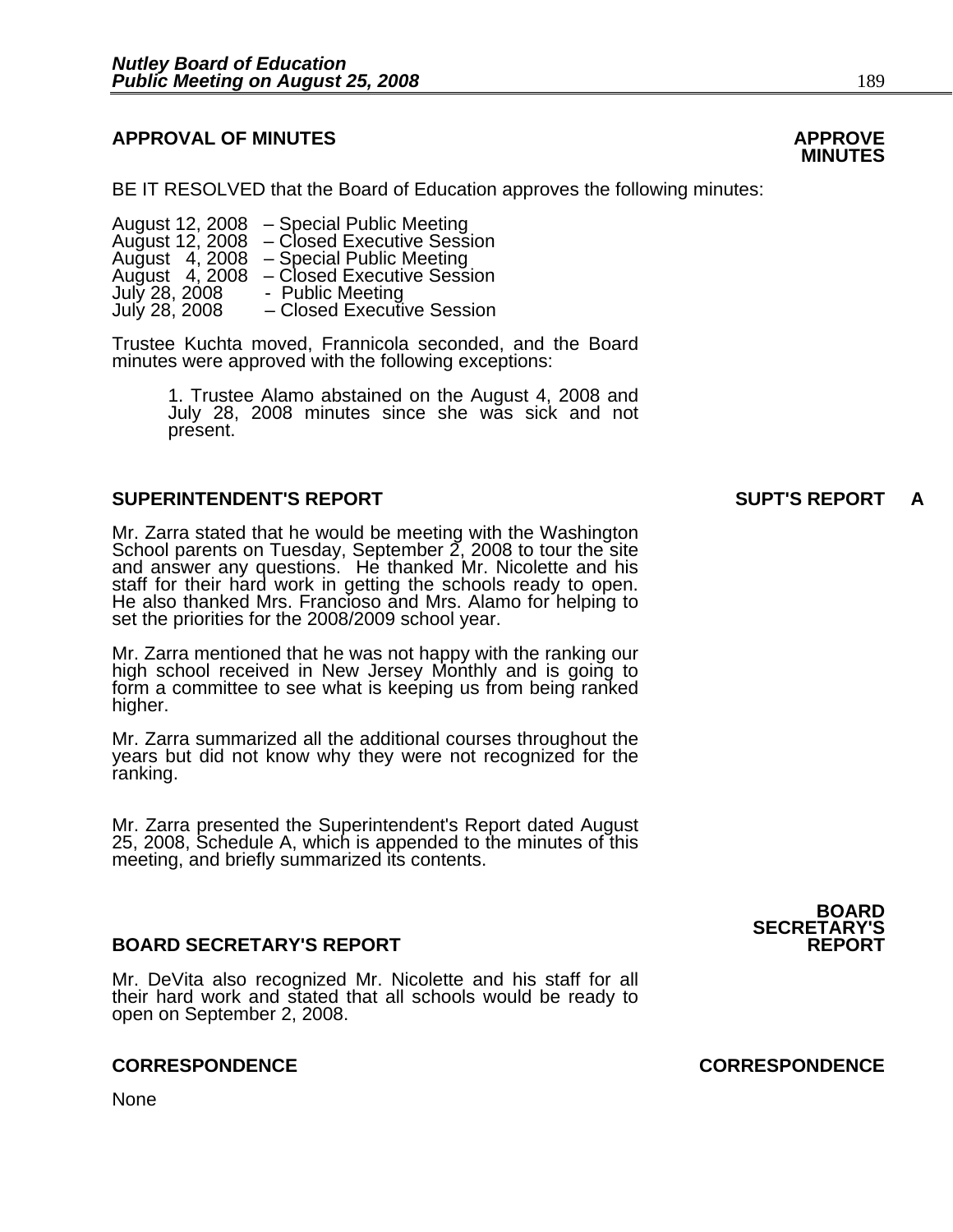#### **COMMITTEE REPORTS REPORTS**

| <b>Trustee Williams</b> | $\sim$ | <b>Policy Committee</b>     |
|-------------------------|--------|-----------------------------|
| Trustee Alamo           | $\sim$ | <b>Academic Report</b>      |
| <b>Trustee Reilly</b>   |        | <b>Facilities Committee</b> |

Mr. Ian Viemeister, Systems Manager, gave a technology report indicating the new technology equipment the district purchased was at a substantial savings.

#### **HEARING OF CITIZENS (Resolutions Only)**

None

Trustee Moscaritola exited the room at 8:30 PM.

### $\boldsymbol{\mathsf{SUPERINTENDENT'S}}$  **RESOLUTIONS**  $\boldsymbol{\mathsf{SUPTS}}$

Trustee Alamo moved, and Trustee Kuchta seconded, a motion that the Board table Resolution 6 – Amending<br>Appointment – Reappointment – Buildings & Grounds Employee and Resolution 18 – Approve Modification of Hours – Buildings & Grounds Employee. The motion was unanimously approved.

Trustee Kuchta moved, and Trustee Frannicola seconded, a numbers 1 through 5,  $\dot{7}$  through 17 and 19 through 25 as listed below.

The Superintendent's Resolutions numbers 1 through 5, 7 through 17 and 19 through 25 were approved with the following exception:

1. Trustee Frannicola abstained on Resolution 12 – Appointments – Teacher Substitutes, Resolution 14<br>- Appointments – BOE Extended Day Program and – Appointments – BOE Extended Day Program and Resolution 21 – Change-In-Training Levels. **RESIGN** 

#### 1. **RESIGNATION – Teacher**

BE IT RESOLVED that the Board of Education approves the acceptance of the resignation of Mr. Daniel Wormann, high school teacher, effective October 31, 2008.

## **RESOLUTIONS**

**TEACHER** 

## **COMMITTEE**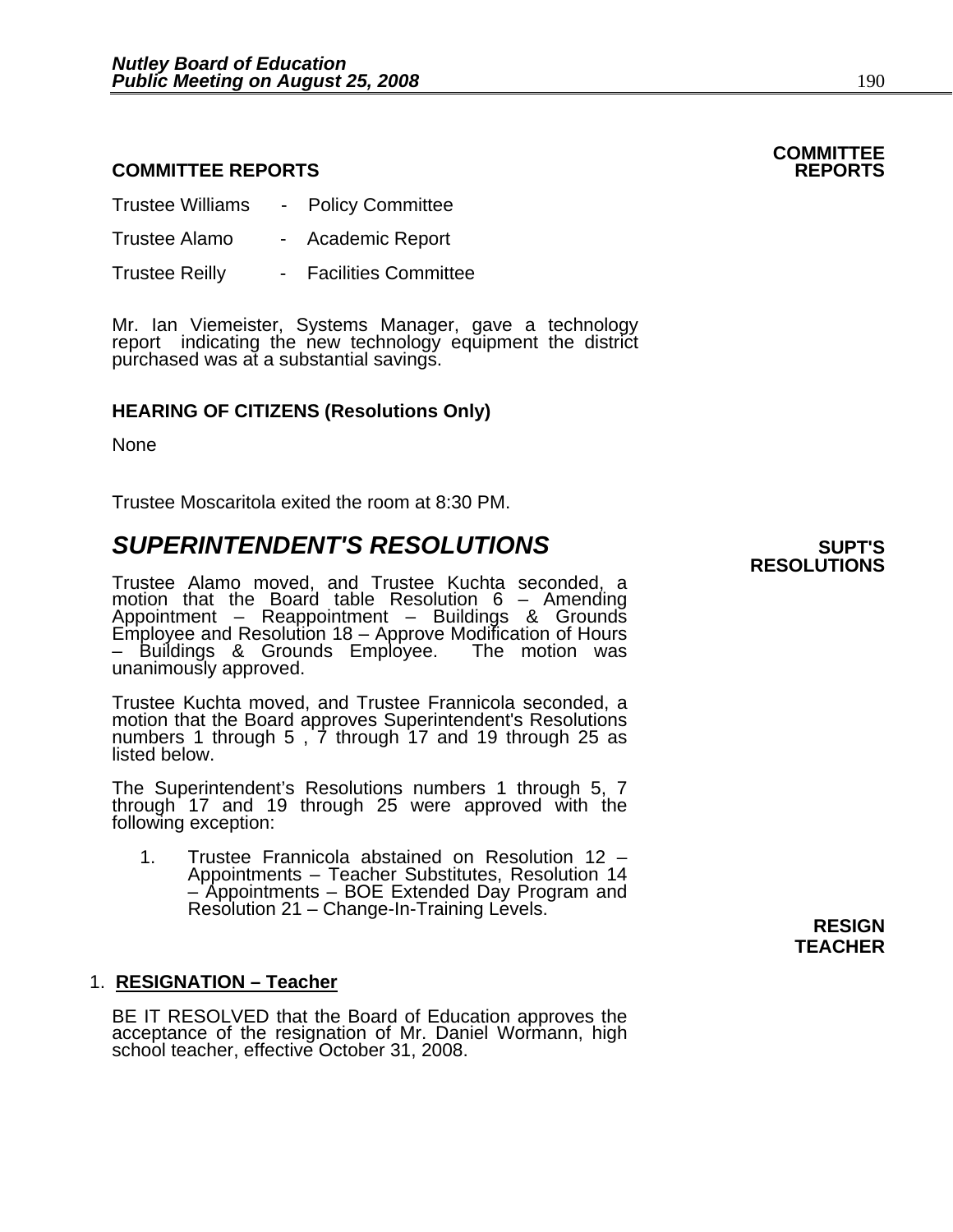#### 2. **RESIGNATION – Athletics**

BE IT RESOLVED that the Board of Education approves the resignation of Mrs. Noelle Orsini-Gunthel as head tennis coach effective August 13, 2008. **RETIRE** 

#### 3. **RETIREMENT – Cafeteria Employee**

BE IT RESOLVED that the Board of Education approves the acceptance of the retirement of Pierina Trama, cafeteria employee, effective July 1, 2008.

#### 4. **RESCIND/APPOINT – Teacher**

BE IT RESOLVED that the Board of Education approves the<br>rescinding of the resolution Reappointments – Instructional<br>Aides (Schedule D) approved at the June 23, 2008 Board Meeting, appointing Jessica Pravata as an Instructional Aide for the 2008-09 school year.

BE IT FURTHER RESOLVED that the Board of Education approves the appointment of Miss Jessica Pravata as teacher for the Autistic Program effective September 1, 2008 for the 2008-09 school year, at the annual salary of \$44,000, B.A. Step 6, in accordance with the 2008-09 Teachers' Salary Guide.

#### 5. **AMENDING RESOLUTION – REAPPPOINTMENTS – Non-Tenured Teachers**

BE IT RESOLVED that the Board of Education approves the amending of the resolution Reappointments – Non-Tenured Teachers, approved at the June 16, 2008 Board Meeting to reflect a change in part-time status and salary for Miss Roxanne Tsairis to full-time, \$46,000.

### 6. **AMENDING APPOINTMENT - Reappointment – Buildings & Grounds Employee**

BE IT RESOLVED that the Board of Education approves the<br>amending of the resolution Reappointment -Buildings &<br>Grounds Employee, approved at the July 28, 2008 Board<br>Meeting to reflect a change in assignment to night custodi

 **RESCIND/APPOINT TEACHER** 

**CAFÉ. EMPLOYEE** 

#### **AMEND REAPPOINT NON-TENURED TEACHER**

**RESOLUTION TABLED** 

#### **RESIGN COACH**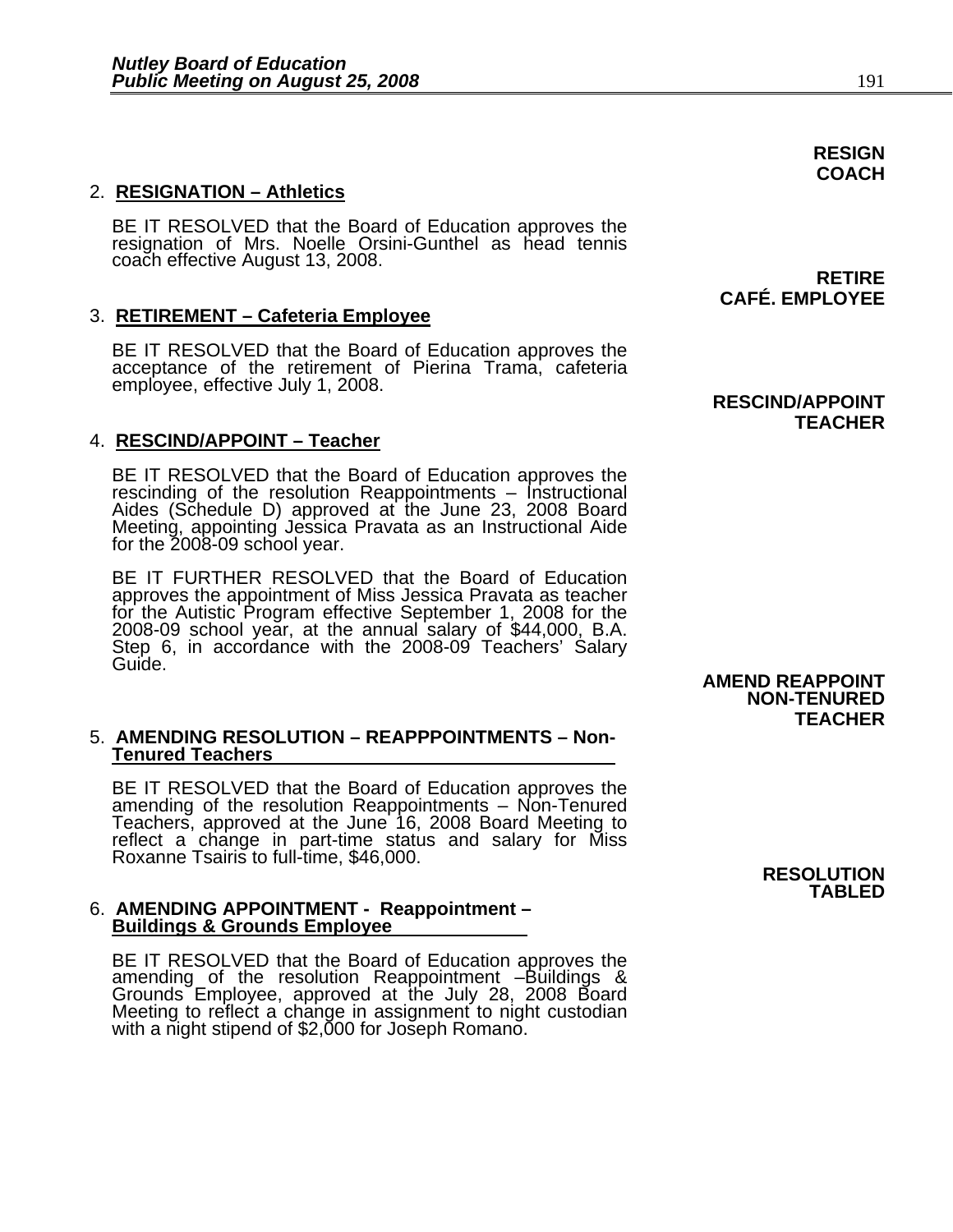#### 7. **AMENDING APPOINTMENT - Summer Employment**

BE IT RESOLVED that the Board of Education approves the amending of the resolution Appointment – Summer<br>Employment approved at the July 28, 2008 Board Meeting to reflect a change in payment for Natale Ferrara to \$45.00 per hour. **APPOINT**<br>**MEDICAL DIRECTOR** 

#### 8. **APPOINTMENT- Medical Director – Extended Day**

BE IT RESOLVED that the Board of Education approves the<br>appointment of Dr. Barry Prystowsky as Medical Director of<br>the Extended Day Program for July and August, 2008 and for<br>the 2008-09 school year, at a stipend of \$5,000.

#### 9. **APPOINTMENT – School Bus Aide**

BE IT RESOLVED that the Board of Education approves the<br>appointment of Anna Kowalski as a bus aide for the 2008-09 school year, effective September 1, 2008 at an hourly rate of<br>\$12.86, which is in accordance with the 2008-09 Transportation<br>Agreement. (Hired at a 90-day probationary period). **APPOINT PROF.** 

#### 10. **APPOINTMENTS – Professional Staff**

BE IT RESOLVED that the Board of Education approves the appointments of the personnel listed below for the 2008-09 school year, effective September 1, 2008, in accordance with the 2008-09 Teachers' Salary Guide:

| Name               | Degree           | <b>Step</b> | Salary                                        |
|--------------------|------------------|-------------|-----------------------------------------------|
| Rena Lazar         | M.A.             | 6           | \$47,000<br>Replacing<br>Dr. DiGiovine        |
| Stephanie Mozeika  | B.A. $(p/t.5)$ 6 |             | \$22,000<br>Permanent Sub.<br>to Basic Skills |
| Matthew Rosenhouse | B.A.             | 6           | \$44,000<br>Autistic Program<br>(New class)   |
| Toni Safonte       | M.A.             | 10          | \$52,000<br>Replacing<br>Marisa Tusche        |
| Leon Yin           | B.A.             | 6           | \$44,000<br>Replacing<br>Debbie Zaros         |

### **AMEND APPOINT SUMMER EMPLOYMENT**

# **EXTENDED DAY**

### **BUS AIDE**

### **STAFF**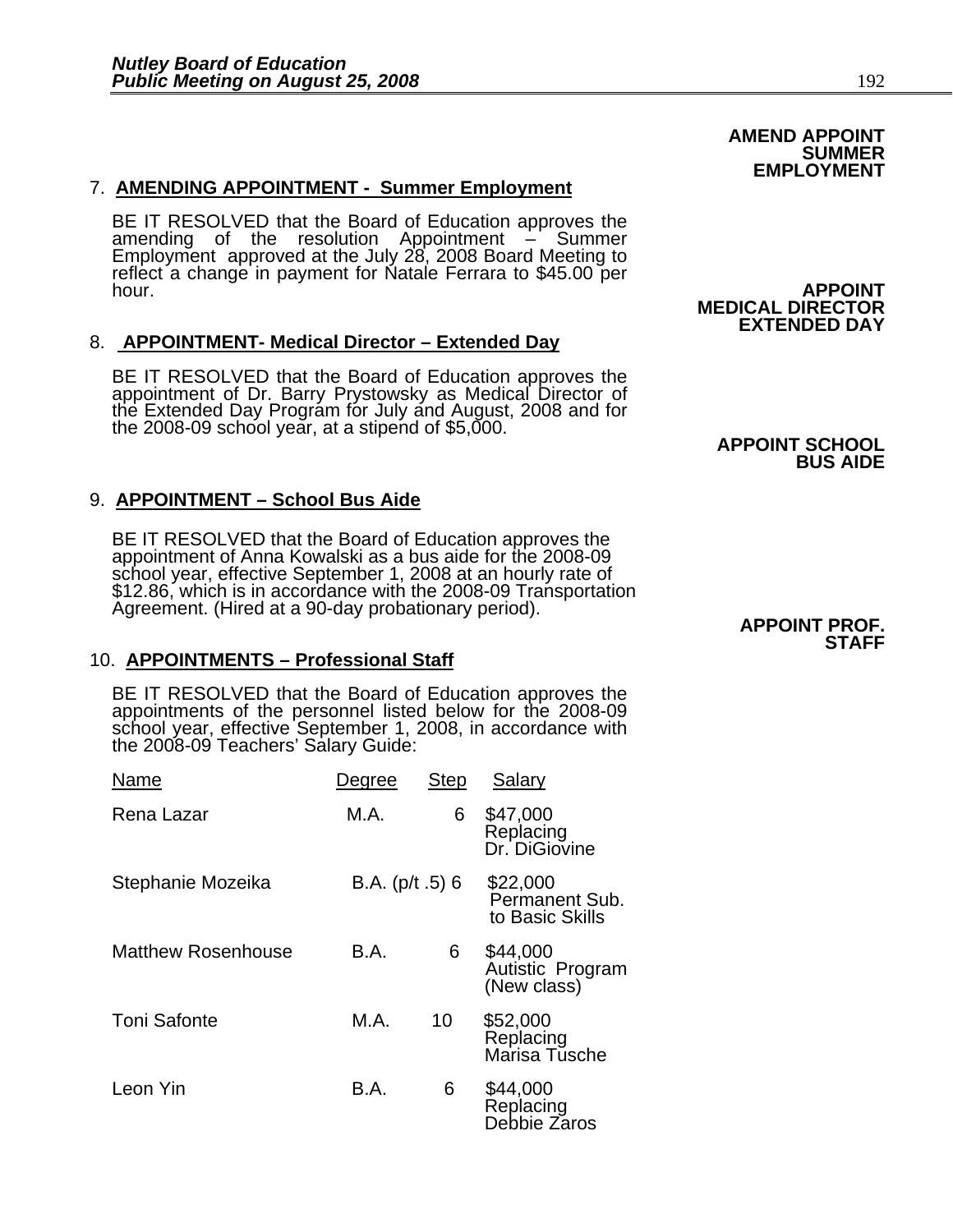#### **AIDE**  11. **APPOINTMENT – Instructional Aide**

BE IT RESOLVED that the Board of Education approves the appointment of Mrs. Nicoletta Ciccolella as instructional aide for the 2008-09 school year, effective September 1, 2008 at the annual salary of \$20,635 step 13, in accordance with the 2008-09 Secretarial Salary Guide. **APPOINT** 

 **APPOINT** 

#### 12. **APPOINTMENTS – Teacher Substitutes**

BE IT RESOLVED that the Board of Education approves the appointments of the teacher substitutes listed on the attached Schedule B for the 2008-09 school year.<br>**APPOINT** 

#### 13. **APPOINTMENTS – Secretarial/Clerical/Aide Substitutes**

BE IT RESOLVED that the Board of Education approves the appointments of the Secretarial/Clerical/Aide Substitutes listed on the attached Schedule C for the 2008-09 school year. **APPOINT** 

#### 14. **APPOINTMENTS – BOE Extended Day Program**

BE IT RESOLVED that the Board of Education approves the appointments of the School Age Extended Day Program employees for the 2008-09 school year listed on the attached Schedule D at the salaries indicated.

#### 15. **APPOINTMENTS – Permanent Unassigned Substitutes**

BE IT RESOLVED that the Board of Education approves the appointments of the following permanent unassigned substitutes for the 2008-09 school year at the rate of \$81 per day and fringe benefits which include health benefits and dental plans:

Suzanne Baker Denise Mazza Shanna DiCristo-Kamal Darleen Puzz<br>Frank DiPiano Amy Reszka Frank DiPiano<br>Jaime Garofalo Kristen Gumeny<br>Diana Holler David Luzzi

Michael McFarland<br>Darleen Puzzo Michael Russomanno<br>Lisa Vallo **Lawrence Weiss** 

 BE IT FURTHER RESOLVED that these candidates met the district's requirements for the permanent unassigned substitute position which is the possession of a County Substitute Certificate. **TEACHER SUBS B** 

 **INSTRUCTIONAL** 

 **SEC/CLERICAL/AIDE SUBS C** 

> **BOE EXTENDED DAY SUBS D**

**APPOINT PERM UNASSIGNED SUBS**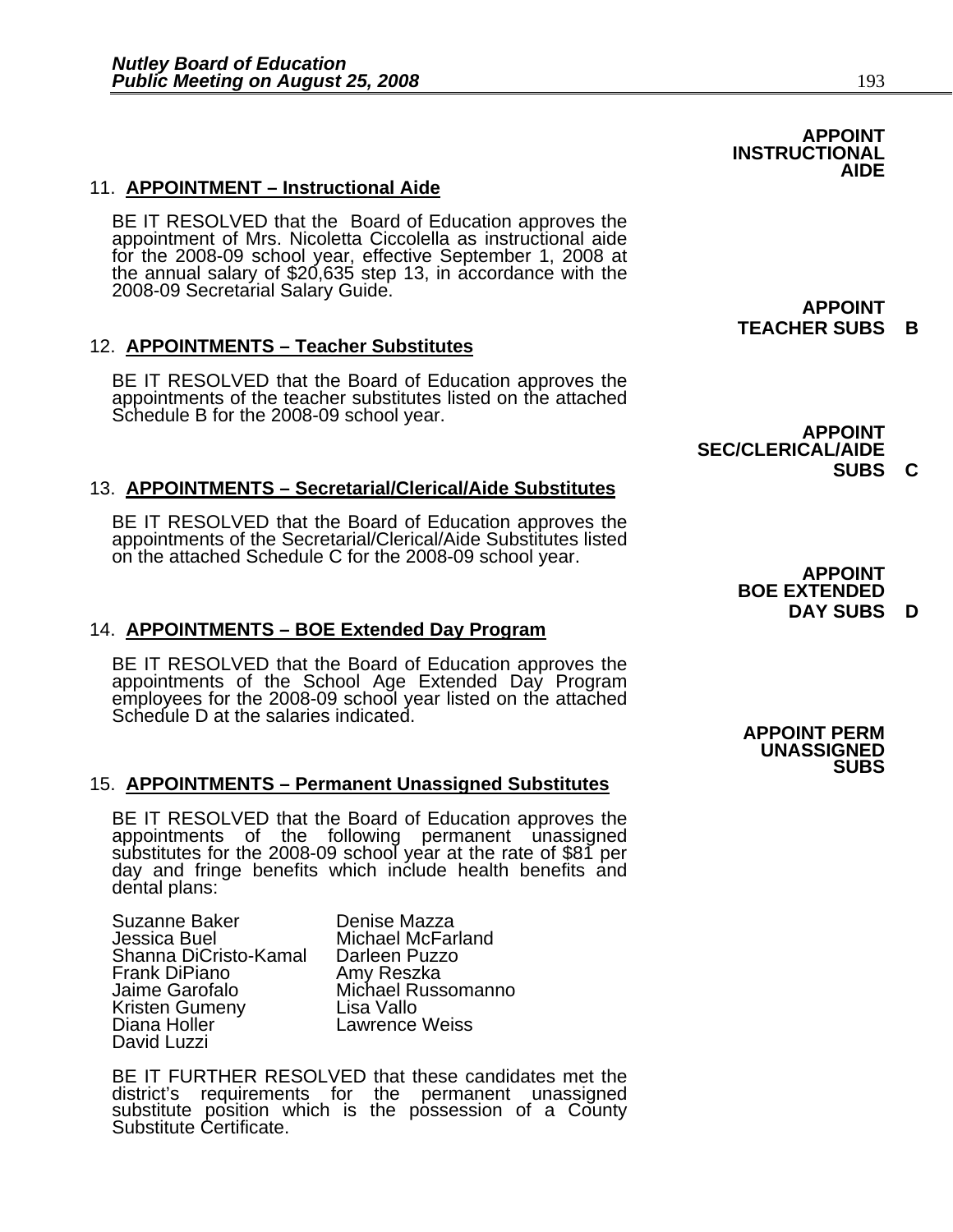#### 16. **APPOINTMENTS – Volunteer Coaches**

BE IT RESOLVED that the Board of Education approves the appointments for the personnel listed below for the 2008-09 school year:

| <b>NAME</b>                                                            | SPORT (Volunteer)                              |
|------------------------------------------------------------------------|------------------------------------------------|
| <b>Brian Koribanick</b><br><b>Richard Noonan</b><br>Michael San Philip | Football<br>Football<br>Football               |
| Michele Ribeirio                                                       | Gymnastics                                     |
| Brianna Balkin                                                         | Bowling                                        |
| Joseph Cioffi<br>Frank DiPiano<br>Joseph Marinello                     | Baseball<br><b>Baseball</b><br><b>Baseball</b> |
| <b>Mary Carol Smith</b>                                                | Softball                                       |
| <b>Frank Sasso</b>                                                     | Golf                                           |
| Anthony Scarpelli<br>Karen Ponzoni-Shedd                               | Crew<br>Crew                                   |

#### 17. **APPOINTMENT – C.A.T. Program**

BE IT RESOLVED that the Board of Education approves the<br>appointment of Miss Deanna Fredricks for the C.A.T. program<br>for the 2008-09 school year. **RESOLUTION** TABLED

### 18. **APPROVE MODIFICATION OF HOURS – Building & Grounds Employee**

BE IT RESOLVED that the Board of Education approves the modification of working hours for Michael Lombardozzi, Buildings & Grounds Employee, to be 30 hours per week at the rate of \$31,485 (prorated) + \$1,875 (prorated) night<br>stipend effective September 1, 2008.

#### 19. **EXTRA COMPENSATION**

BE IT RESOLVED that the Board of Education approves the following personnel be paid extra compensation in the amounts indicated for services rendered: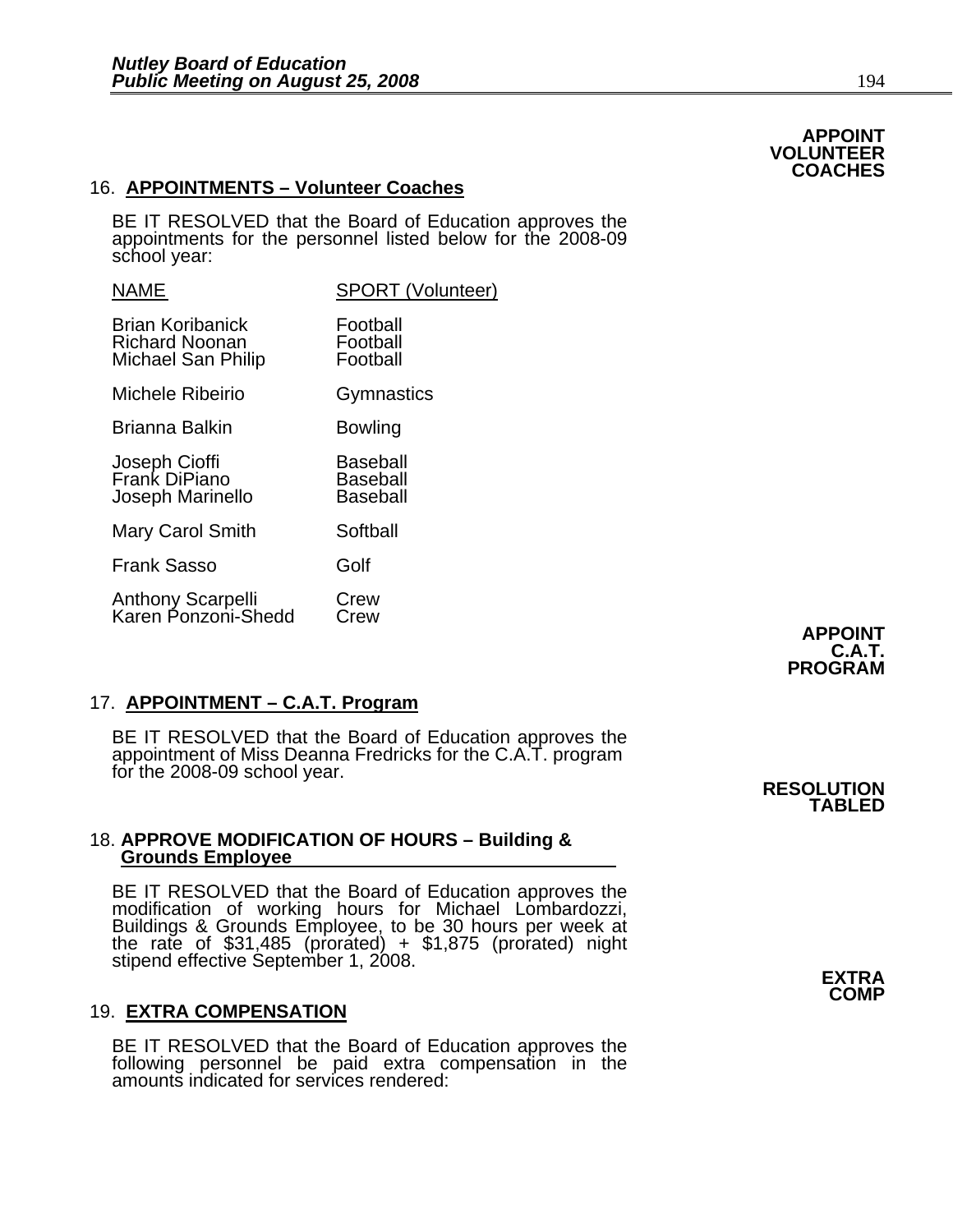#### **PAYMENT FOR SUMMER HOURS – Guidance August 12, 13, 14, 2008**

| Donna Cocco                 | \$1,072.50 |
|-----------------------------|------------|
| Kathryn Comune              | 1,465.02   |
| Jill Divilio                | 1,132.50   |
| James Mauro                 | 1,465.02   |
| Susan Scerbo                | 1,465.02   |
| <b>Mary Frances Simmons</b> | 1,444.02   |

#### **PAYMENT FOR SUMMER HOURS – Transition Program – Month of July**

Sharon Romaglia \$1,185.60

#### **PAYMENT FOR SUMMER HOURS – Superintendent's Advisory Council – Priorities Report – July 8,15, 2008**

| Tracy Egan                 | 32.20 |
|----------------------------|-------|
| Jill Freedman              | 64.40 |
| Patricia Griffin           | 64.40 |
| <b>Phillip Siculietano</b> | 64.40 |

#### **ELL WORKSHOP – "Our Way to English" July 17, 2008**

| <b>Kathleen Cullity</b> | \$<br>138.56 |
|-------------------------|--------------|
| Jane Frost-Guzzo        | 138.56       |
| <b>Kimberly Rusert</b>  | 138.56       |
| Ciro Violante           | 180.16       |

#### 20. **LONGEVITY PAY**

BE IT RESOLVED that the Board of Education approves the following longevity payments:

| - $$3,800$ (prorated) Eff. Sept. 1, 2008(25 yrs.)<br>Joyce Marando |                           |
|--------------------------------------------------------------------|---------------------------|
| Immacolata Marra - \$2,240(prorated)Eff.Sept.1,2008(15 yrs.)       |                           |
| Josephine Mleziva - \$2,240(prorated)Eff.Sept.1,2008(15 vrs.)      |                           |
|                                                                    | <b>CHANGE-IN-TRAINING</b> |

#### 21. **CHANGE-IN-TRAINING LEVELS**

BE IT RESOLVED that the personnel listed on the attached Schedule E be advanced to the proper level of the salary guide in accordance with Board of Education regulations, said<br>teachers having completed the necessary college courses to<br>qualify for such advancement, to be effective September 1, qualify for such advancement, to be effective September 1,<br>2008. **LEVELS**

**LONGEVITY** 

**PAY**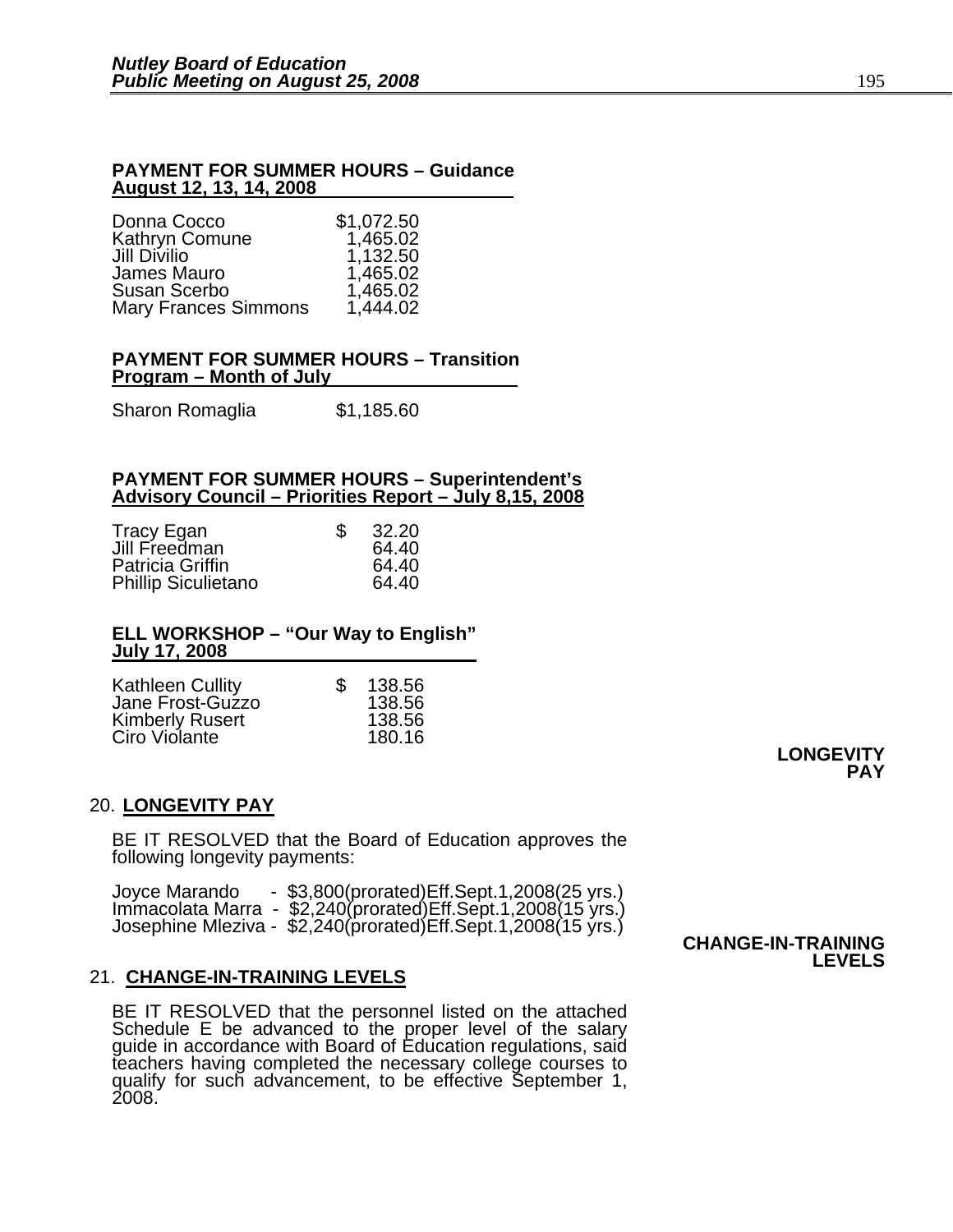#### **TRANSFER OF PERSONNEL**

#### 22. **TRANSFER OF PERSONNEL**

BE IT RESOLVED that the Board of Education approves, upon the recommendation of the Superintendent of Schools, the following transfers:

| ▁ | ١M |
|---|----|
|---|----|

FROM TO

Emanuela Fierro Spring Garden High School Erika Pavlecka Lincoln Spring Garden Joniene Ryder Radcliffe High School<br>Victoria Sarachelli Radcliffe Spring Garden Victoria Sarachelli Radcliffe Spring Garachelli Radcliffe Spring Garden Spring Garden Spring Garden Spring Garden Josephine Tucci Spring Garden Yantacaw **PAYMENT OF**

**SUMMER CAMP**

#### 23. **PAYMENT FOR SUMMER ATHLETIC CAMPS**

BE IT RESOLVED that the personnel listed below be paid stipends for their work with the 2008 summer athletic camps:

| Coach                  | <b>Sport</b>    |     | <b>Amount</b> |
|------------------------|-----------------|-----|---------------|
| <b>Robert Harbison</b> | <b>Baseball</b> |     | \$1,200.00    |
| Paul Magrini           | <b>Baseball</b> | \$. | 1,200.00      |
| Luann Zullo            | Softball        | S.  | 2,300.00      |
| Jaime Dickerson        | <b>Trainer</b>  | \$  | 500.00        |

**APPROVE OCCUPATIONAL THERAPY SVCS**

#### 24. **APPROVE CONTRACT OCCUPATIONAL THERAPY SERVICES**

BE IT RESOLVED that the Board of Education approves a contract with Cindy Palley for the purpose of providing occupational therapy services for the 2008-09 school year at a rate of \$433.08 per day in a total amount not to exceed \$28,150.00.

#### 25. **APPROVAL OF SETTLEMENT**

BE IT RESOLVED that the Nutley Board of Education approves the settlement agreement to place a student at the Montclair Demonstration Program, subject to the student's admission into the Demonstration Program.

**APPROVE SETTLEMENT**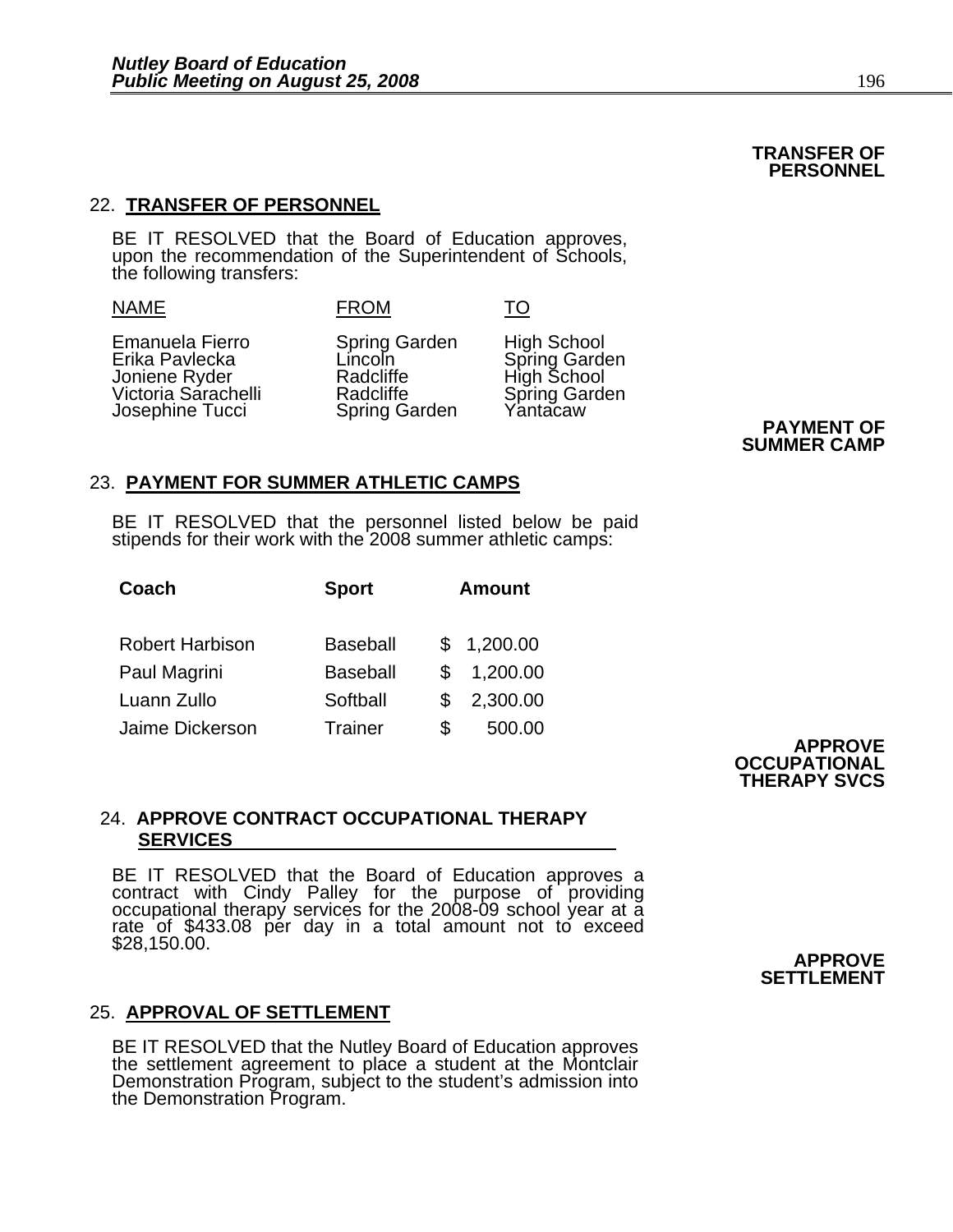Trustee Moscaritola returned at 8:32 PM.

# **APPOINT PERM SUB**

#### 26. **APPOINTMENT – Permanent Unassigned Substitute**

Trustee Sautter moved, and Trustee Kuchta seconded, the following resolution. Upon being put to a roll call vote the resolution was approved.

BE IT RESOLVED that the Board of Education approves the appointment of Mr. Joseph Cimo as a permanent unassigned substitute, effective September 1, 2008, for the 2008-09 school year, at the rate of \$81 per day and fringe benefits which<br>include health benefits and dental plans.

BE IT FURTHER RESOLVED that this candidate met the district's requirements for the permanent unassigned substitute position which is the possession of a County Substitute Certificate.

#### 27. **TRANSFER OF PERSONNEL**

Trustee Frannicola moved, and Trustee Reilly seconded, the following resolution. Upon being put to a roll call vote the resolution was approved.

BE IT RESOLVED that the Board of Education approves, upon the recommendation of the Superintendent of Schools the following transfer:

| <b>NAME</b>    | <b>FROM</b>              | TO                                 |
|----------------|--------------------------|------------------------------------|
| Abigail Bergen | High School<br>(Teacher) | <b>JHW Middle School</b><br>(LDTC) |

#### 28. **APPOINTMENT - Athletics**

Trustee Reilly moved, and Trustee Frannicola seconded, the following resolution. Upon being put to a roll call vote the resolution was approved.

BE IT RESOLVED that the Board of Education approves the<br>appointment of Mrs. Valerie Martin as Head Tennis coach for the 2008-09 school year at the salary of \$4,300, Step 1 in<br>accordance with the 2008-09 Athletic Salary Guide.  **TRANSFER OF PERSONNEL**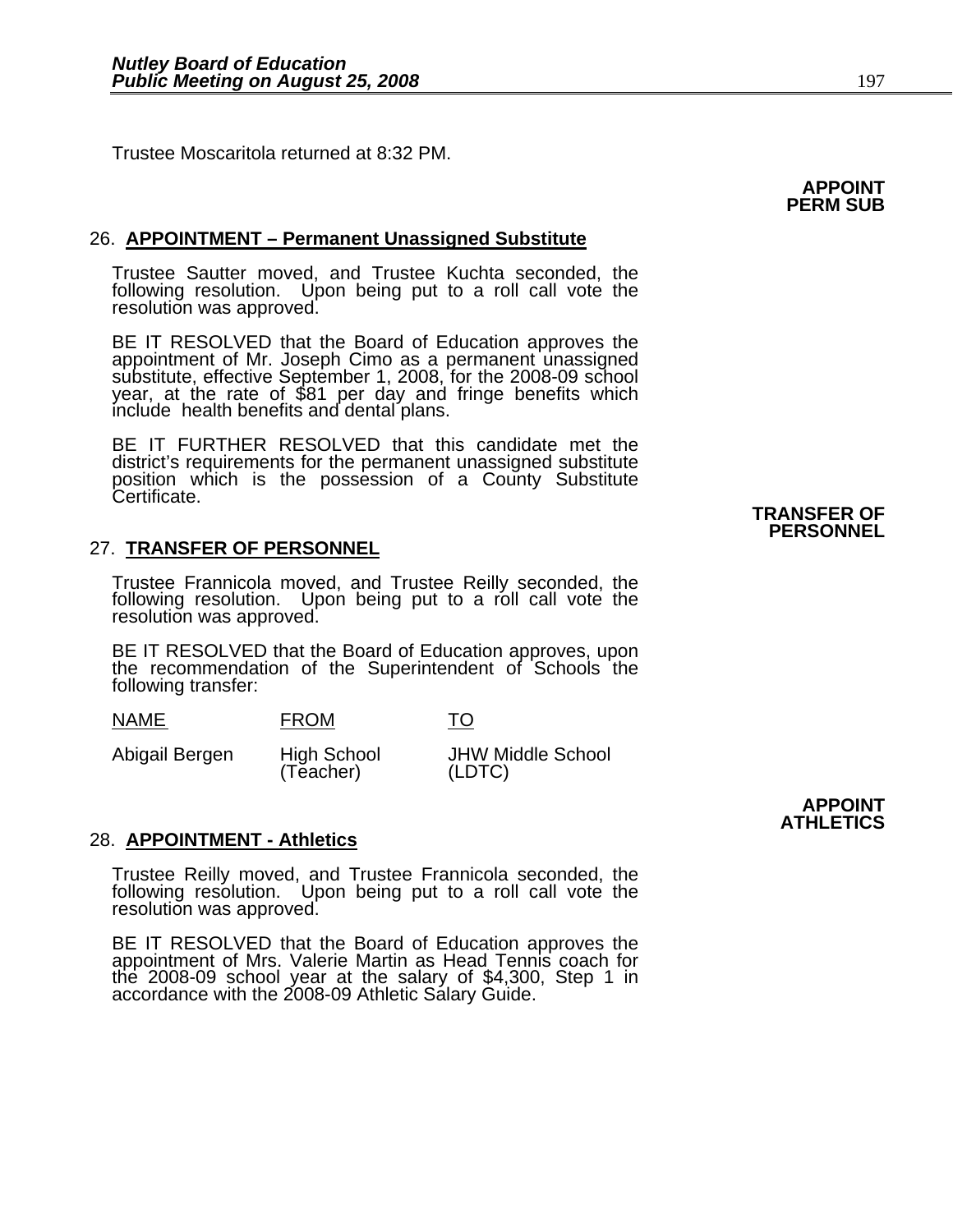#### 29. **ADOPTION OF PRIORITIES – 2008-2009**

Trustee Moscaritola moved, and Trustee Frannicola seconded, the following resolution. Upon being put to a roll call vote the resolution was approved.

BE IT RESOLVED that the Board of Education approves the following priorities for the 2008-2009 school year.

- Recognize the importance and review the District's Mission and Vision Statement, Values and Goals.
- Ensure that all policies and programs are aligned with the district's mission and vision statement.
- Continue to support an organizational culture that fosters teamwork.

#### **ACADEMIC/CURRICULUM**

- Make certain that all curriculums are aligned with the New Jersey Core Curriculum Content Standards (NJCCCS)
- Develop Curriculum Mapping and Testing in Mathematics Grades 7-8
- Review of Life Skills Curriculum (Career Education, Consumer Education, Family Life)
- Continue to develop and refine the Autistic Program
- Review Language Arts Literacy and Mathematics Special Education Programs Grades 7-8
- Review of Language Arts Writing Program Grades 3-8
- Continue to support, develop, and expand the Gifted and Talented Program
- Review and continue to implement the World Languages Program to include all primary grades using the Rosetta Stone program
- Review the World Languages Curriculum Grades K-12
- Review the Art Curriculum Grades K-6
- Review the Basic Skills Mathematics Program Grades K-6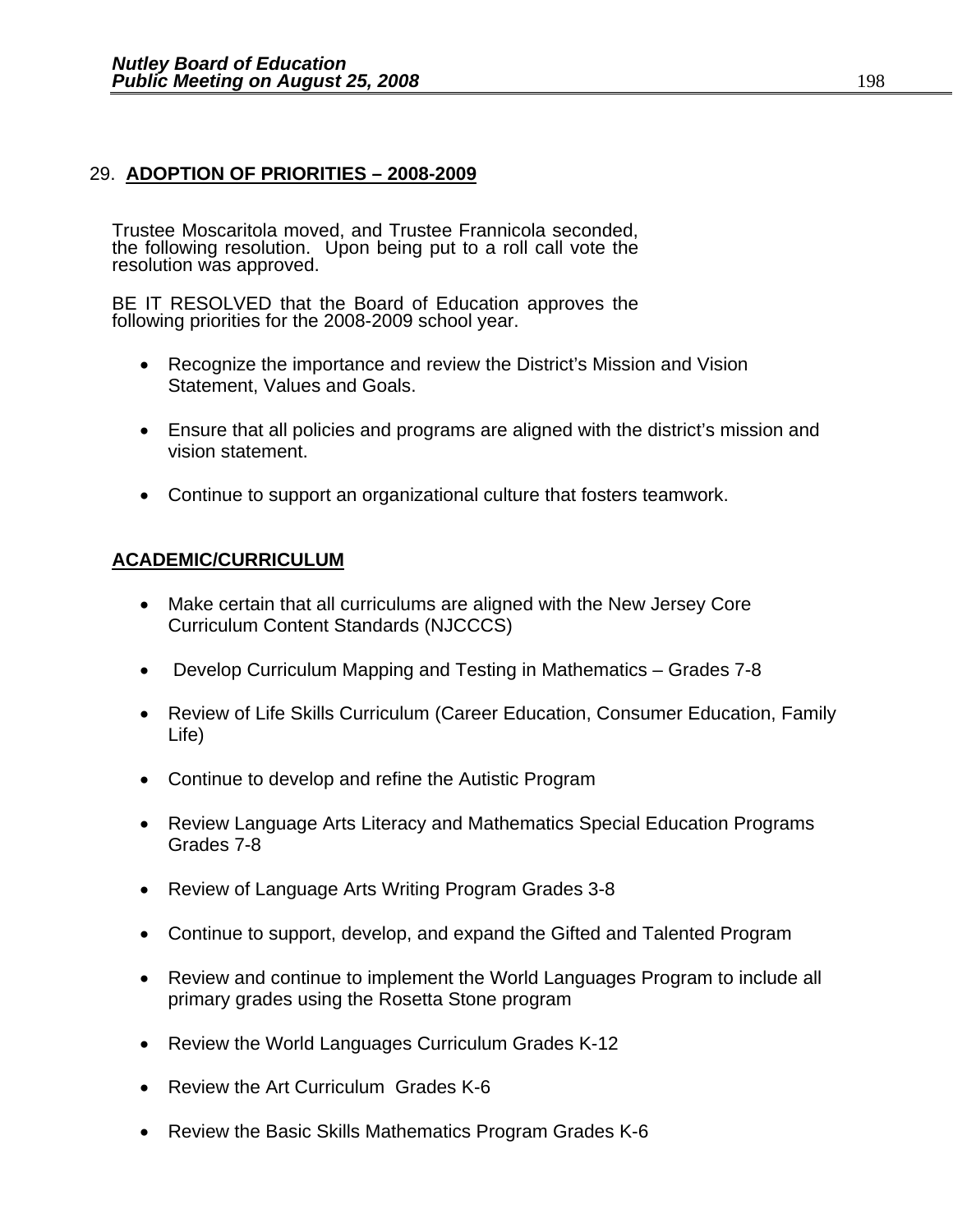- Review the Social Studies Curriculum Grades 9-12
- Review Character Education Grades K-6
- Review the Language Arts Curriculum Grades 9-12
- Review the Health and Physical Education Curriculum Grades K-12
- Review the Science Curriculum Grades K-12
- Review the Visual and Performing Arts Curriculum Program Grades K-12
- Continue to incorporate the D.A.R.E. Program into the Health Curriculum
- Implement an Elementary S.A.C. Curriculum
- Monitor standardized test results
- Continue to meet Annual Yearly Progress (AYP)
- Ensure effective communication between elementary schools, middle school, and high school faculties in the content area

### **ATHLETICS**

- Review and refine the coaches' and parents' handbook; and review all athletic job descriptions
- Ensure that all student athletes have the opportunity to participate in an educationally sound, interscholastic athletic program
- Continue to monitor developments in the league (NNJIL) and state (NJSIAA) relating to league and state realignment
- Stress sportsmanship with athletes, coaches, and fans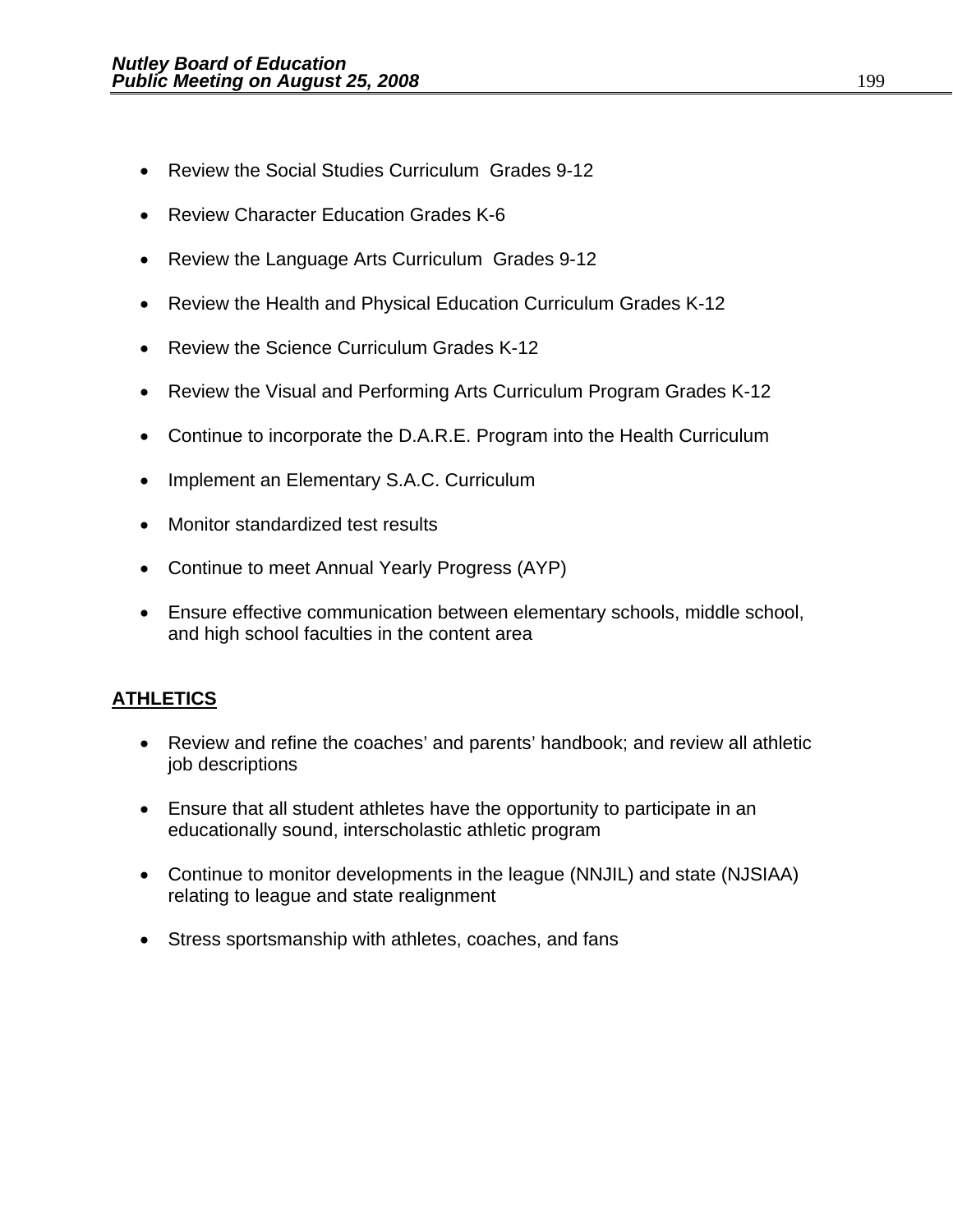#### **EXTRA-CURRICULAR**

- Ensure that all students have an opportunity to enjoy extra-curricular activities that include not only athletics, but the arts, student government, and a wide variety of enriching student activity experiences
- Stress community service as an important component of our school district

### **FINANCIAL**

- Give the highest priority to work on the 2009 2010 school budget
- Effectively present the budget to the community
- Ensure that a financial plan is developed that will support district priorities and the district's educational mission
- Establish effective cost oversight responsibilities at every level
- Continue to finance the capital improvement fund
- Continue to pursue grant opportunities

### **FACILITIES**

- Review and revamp our district-wide facilities maintenance plan
- Update the modernization program to reflect the status of the elementary school construction project
- Develop a long-range maintenance program
- Review the district's long range facilities program (LRFP)
- Continue to manage all facilities improvement work on the high school and elementary schools
- Finalize and close out the middle school project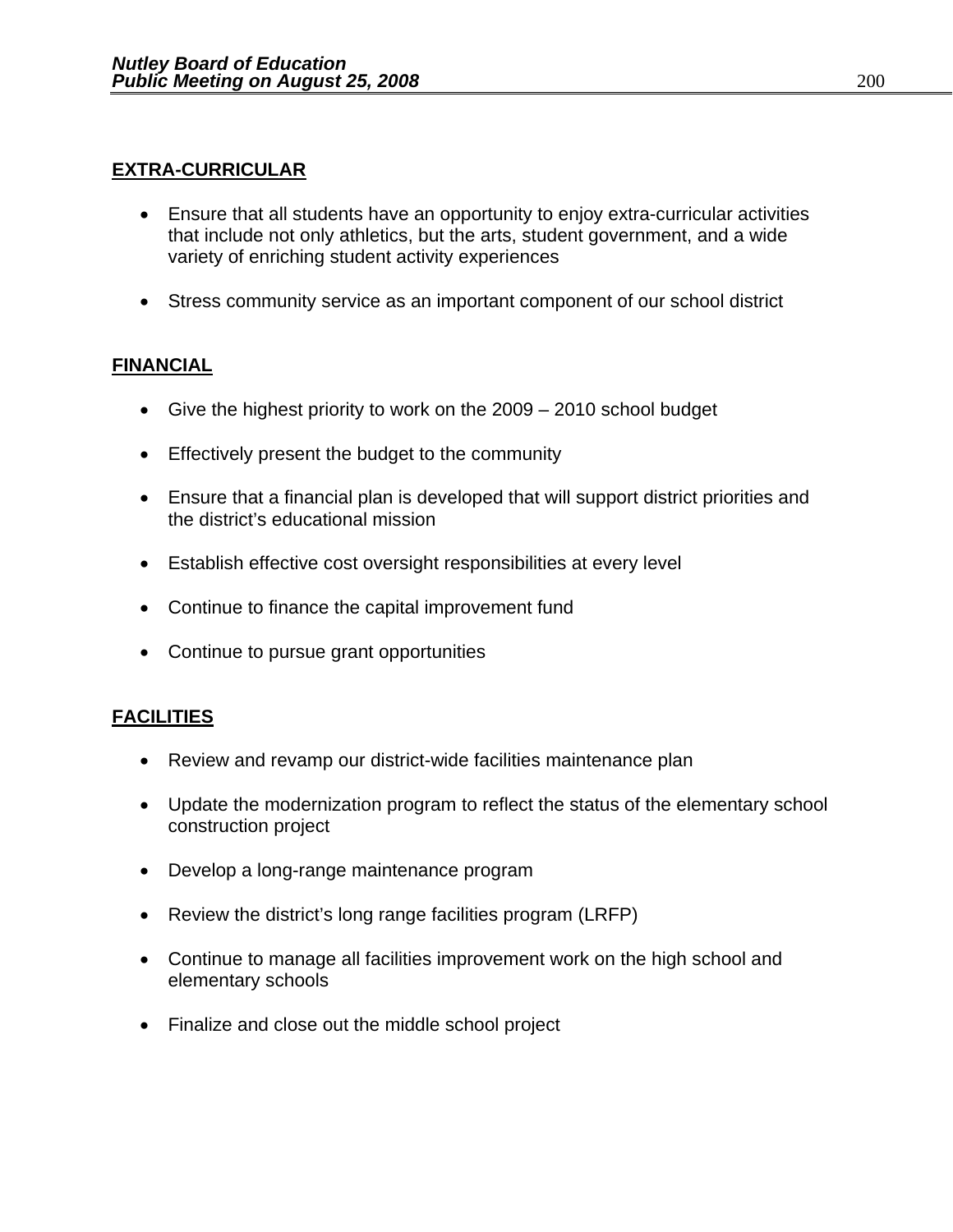#### **PERSONNEL**

- Review and revise district-wide job descriptions, create new descriptions as needed
- Review the necessity of every non-instructional position for need and efficiency
- In compliance with Board of Education policy, make certain that all personnel evaluations are completed annually
- Give greater support and guidance to all new teachers
- Continue the district's professional development partnership with Montclair State **University**
- Implement in-service training for the district's administrators
- Establish a formal mentoring program for all new administrators
- Develop the next generation of administrators

#### **SAFETY**

- Promote safety as a core value of the school district
- Continue to monitor and review building safety
- Provide educationally sound programs to ensure adequate safety measures are in place and all safety related curriculum is taught by certified instructors in their specialty area
- Review all disaster readiness and emergency contingency plans
- Continue Random Drug Testing at the high school and expand the program into the middle school
- Research the possibility of an early dismissal plan
- Continue to practice emergency lock down drills
- Continue to cooperate and work with public safety officials as specified under the Memorandum of Agreement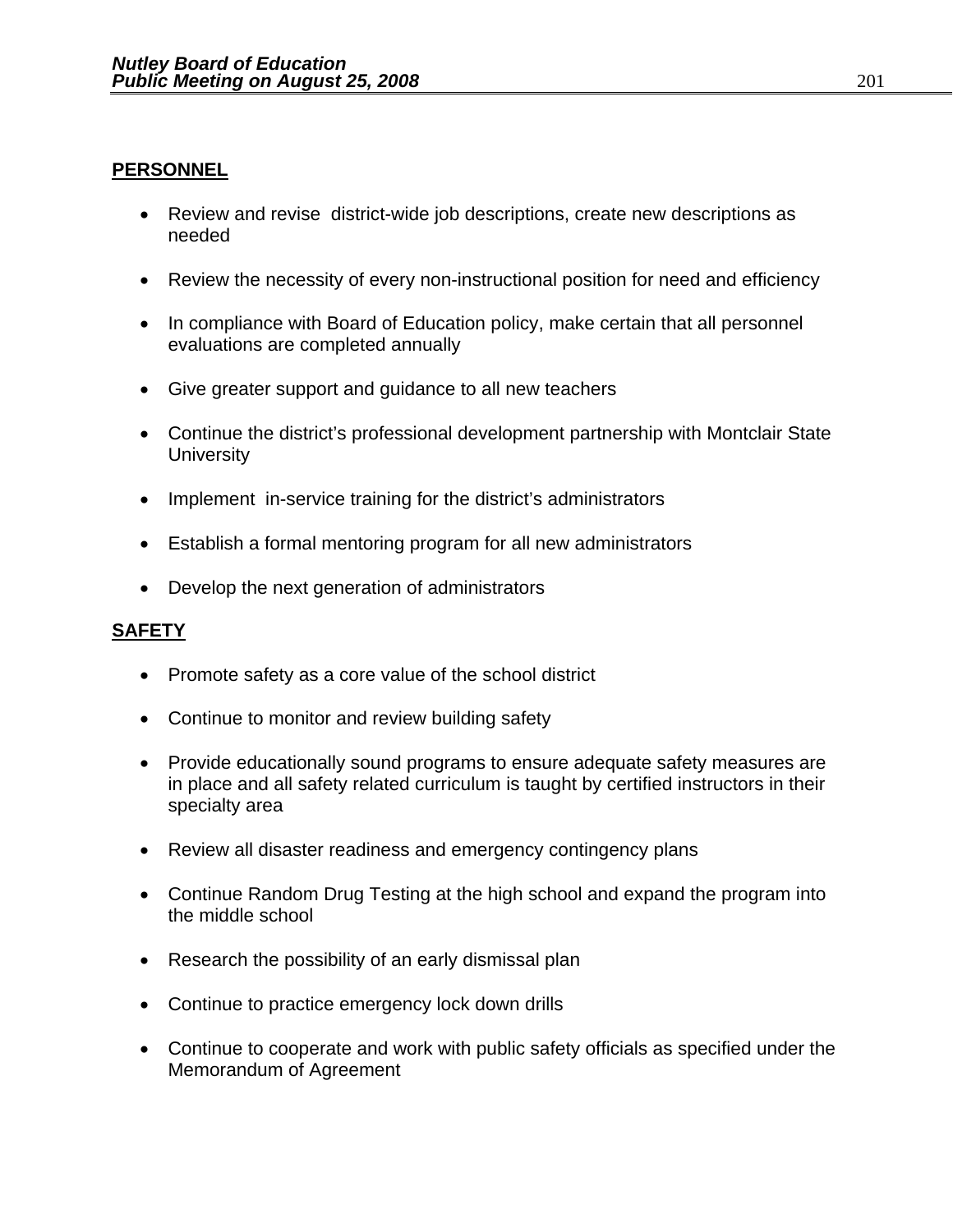#### **TECHNOLOGY**

- Increase the infusion of Technology Education into all elementary and middle school grades with indicators established for student progress
- Review all district technology hardware and software needs
- Implement the District Technology Plan Grades K-8
- Implement district Technology Mapping Grades 7-12
- Provide an opportunity for students taking the Middle School Technology Course to meet the High School Computer Application Course requirement

#### **NEW PRIORITIES**

- Develop an integrated Pre-School Program (Regular Education/Special Education)
- Review the District's Kindergarten Program
- Verify that all district curriculum is updated as required and implemented in accordance with the New Jersey Core Curriculum Content Standards (NJCCCS) and indicators are established for student progress
- Appoint a district New Jersey Quality Single Accountability Continuum (NJQSAC) **Committee**

### **OTHER IMPORTANT CURRICULUM RELATED INITIATIVES**

- In-service training for K-12 faculty in Language Arts Literacy, Mathematics, Science, and Social Studies
- In-service training for K-12 faculty in Instructional Theory into Practice (ITIP)
- In-service training for K-12 staff in technology integrations and website development
- In-service training of K-12 staff in Intervention and Referral Services (I&RS)
- In-service training for Affirmative Action Policies
- In-service training in Harassment, Intimidation, and Bullying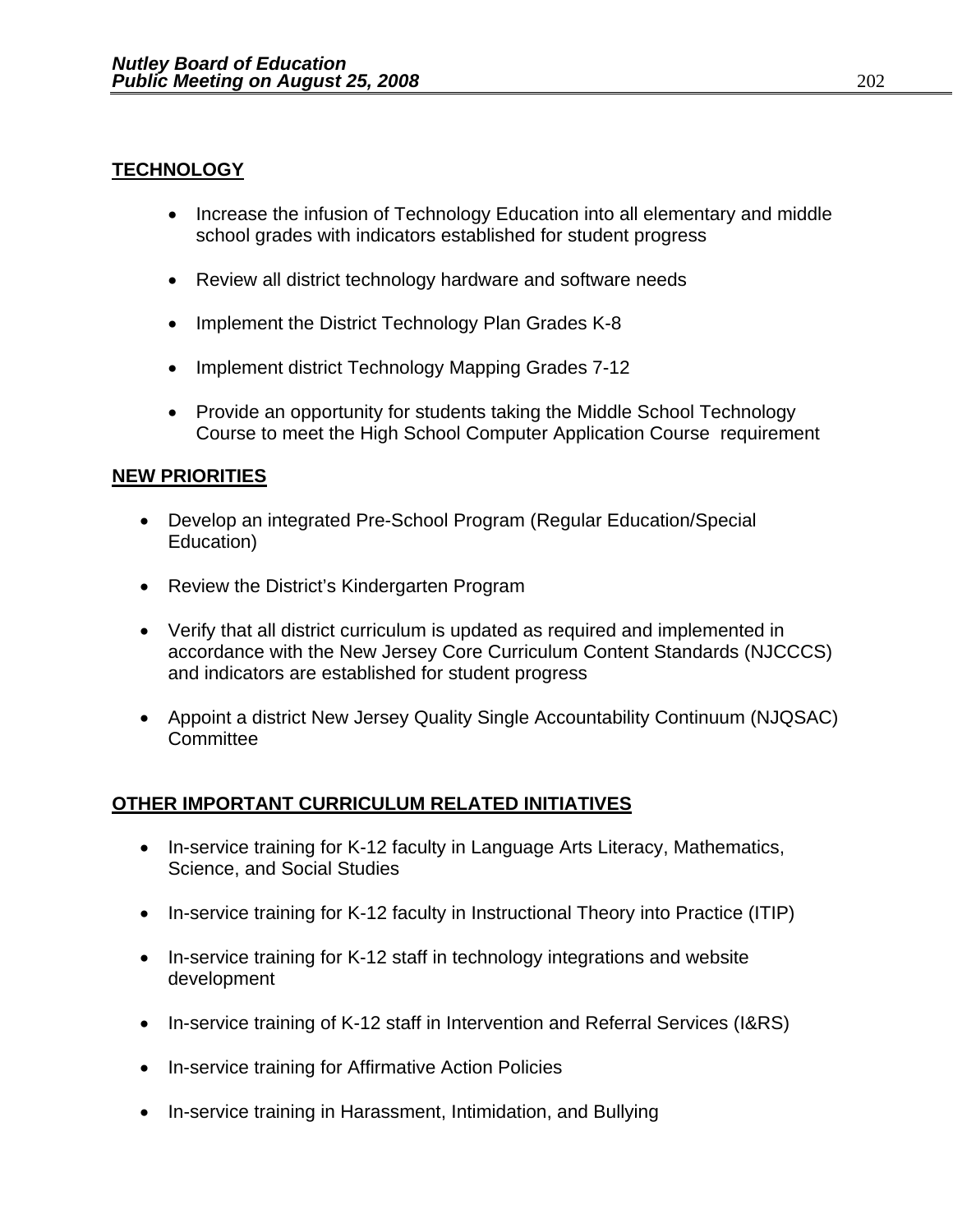- In-service training in Character Education
- In-service training in Mentoring Program
- In-service training for State assessments (NJASK 3, 4, 5, 6, 7) GEPA, HSPA, and District Terra Nova Tests.
- In-service training in Suicide Prevention Grades 1-12
- In-service training in Special Education related processes (Inclusion, Differentiated Instruction, etc.)
- In-service training in Autism

#### **COMMUNITY RELATIONS**

- Continue to communicate and work with local government and state officials on all related matters
- Develop more efficient methods of communicating important school issues, concerns, and achievements to keep all stakeholders fully informed
- Effectively communicate the school district's Mission, Values and Goals

### **BOARD SECRETARY'S RESOLUTIONS** RESOLUTIONS

Trustee Moscaritola asked to have his name removed from Resolution 4 – Approval of Travel List.

Trustee Alamo moved, Trustee Williams seconded, a motion that the Board approves the Board Secretary's Resolutions numbers 1 through 18 as listed below.

Resolutions 1 through 18 were approved by roll call vote with the following exception:

1. Trustees Alamo, Frannicola, Kuchta, Reilly, Rogers and Sautter abstained on their name in Resolution 4 – Approval of Travel List.

#### 1. **BILLS AND MANDATORY PAYMENTS MANDATORY A**

BE IT RESOLVED that the Board of Education approves the payment of bills and mandatory payments dated August 25, 2008 in the total amount of \$2,981,596.29 (Appendix A).

### **BOARD SECRETARY'S**

### **BILLS &**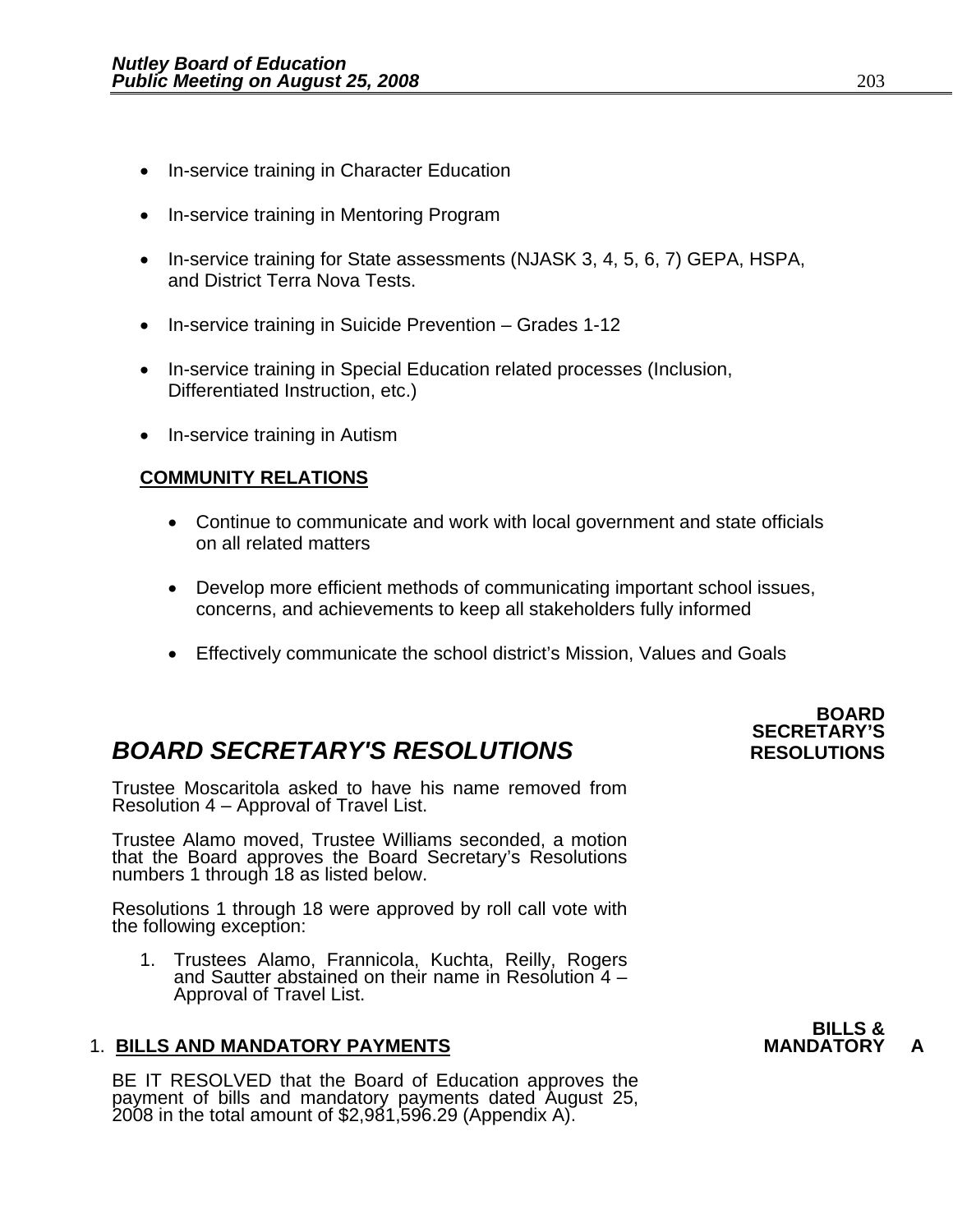#### 2. **REQUESTS FOR USE OF SCHOOL BUILDINGS AND USE OF BUILDINGS B GROUNDS** AND GROUNDS AND GROUNDS AND GROUNDS

BE IT RESOLVED that the Board of Education approves the requests for the use of school buildings and grounds (Appendix B), that conform to the rules and regulations set by the Board of Education.

### 3. **TRANSFER SCHEDULE TRANSFER C SCHEDULE**

BE IT RESOLVED that the Board of Education approves, in compliance with NJAC 6A:23-2.11(c)3ii, and NJSA 18A:22-8-1, the transfers in the 2008-09 budget dated July 31, 2008 in the amount of \$264,304.79 as appended (Appendix

### 4. **APPROVAL OF TRAVEL LIST APPROVAL D TRAVEL LIST**

BE IT RESOLVED that the Board of Education approves the travel list and all expenses per (Appendix D).

#### 5. **ADOPTION OF POLICY (Second Reading)**

BE IT RESOLVED that the Board of Education adopts the following policies (second reading) on file in the Business Office (Schedule E):

- Bylaw 0143 Member Election and Appointment
- Bylaw 0144 Board Member Orientation
- Bylaw 0152 Board Officers
- Bylaw 0167 Public Participation in Board Meetings
- Policy 2320 Independent Study Programs
- Policy 2466 Needless Public Labeling of Pupils with Disabilities
- Policy 2631 New Jersey Quality Single Accountability Continuum (QSAC)
- Policy 3221 Evaluation of Non-tenured Teaching Staff Members
- Regulation R 3221 Evaluation of Non-tenured Teaching Staff Members
- Policy 6424 Emergency Contracts
- Regulation R 6424 Emergency Contracts

| <b>ADOPTION</b> |                |   |  |
|-----------------|----------------|---|--|
|                 | <b>POLICY</b>  |   |  |
| 2 <sub>nd</sub> | <b>READING</b> | Е |  |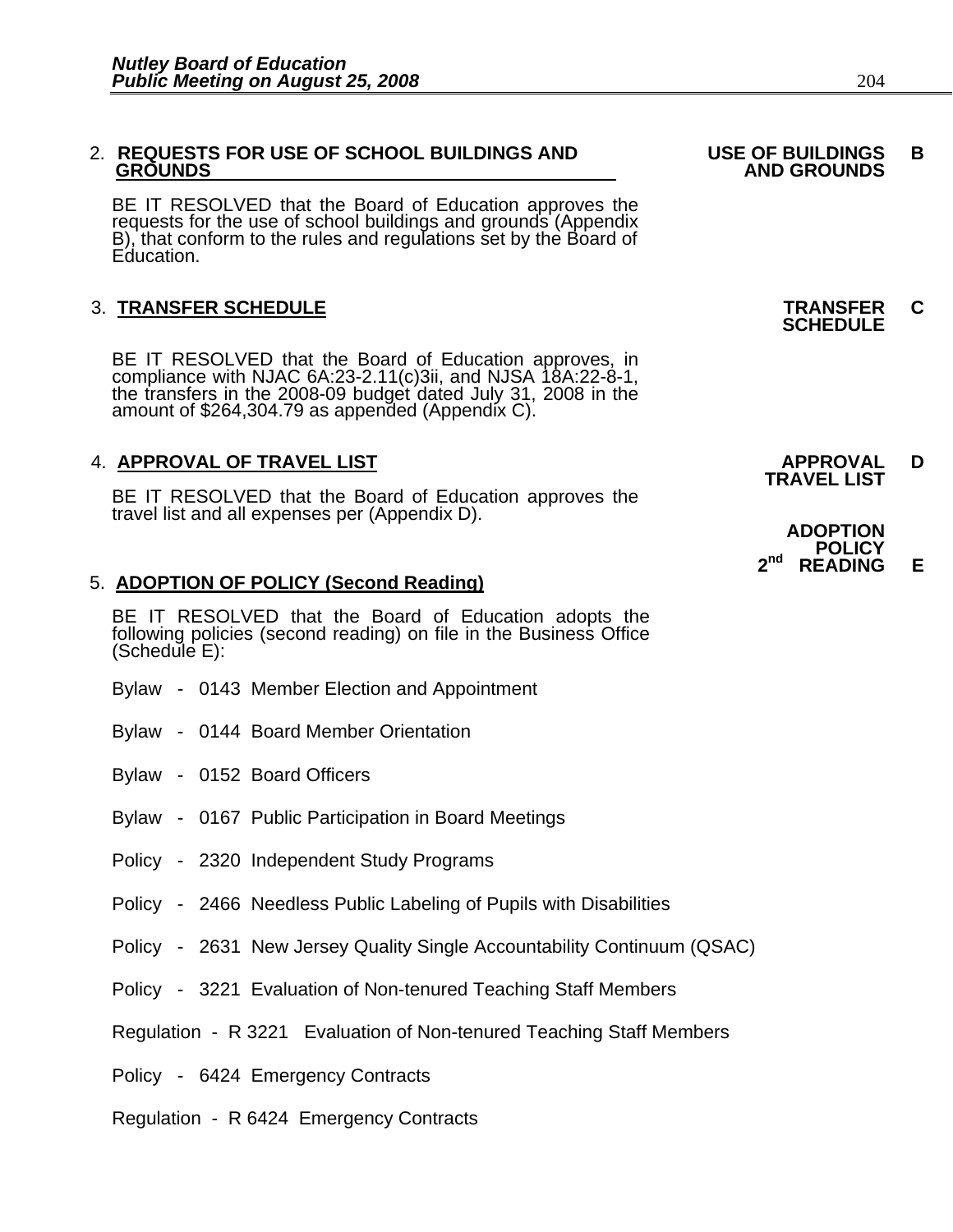#### 6. **CAFETERIA PRICES - 2008-09 School Year**

BE IT RESOLVED that the Board of Education approves the cafeteria prices for the 2008-09 school year as per Appendix F. **THERAPEUTIC** 

#### 7. **THERAPEUTIC SCHOOL FOOD SERVICE AGREEMENT - 2008-09 School Year**

BE IT RESOLVED that the Board of Education approves the Food Service Agreement with the Therapeutic School at Community Health Care Network, Inc., Belleville, NJ for the 2008-09 school year.

#### 8. **CHILD DEVELOPMENT CENTER FOOD SERVICE AGREEMENT - 2008-09 School Year**

BE IT RESOLVED that the Board of Education approves the Food Service Agreement with the Child Development Center, Bloomfield, NJ for the 2008-09 school year.

#### 9. **JOINT TRANSPORTATION AGREEMENT**

BE IT RESOLVED, that the Nutley Board of Education<br>approves the following Joint Transportation Agreement with the<br>Belleville Board of Education to provide transportation for<br>Special Education students from Belleville to th

Subject to approval of the County Superintendent of Schools.

| RT# | # $OF$<br><b>STUDENTS</b> | <b>SCHOOL</b>          | <b>COST</b><br>PER DIEM |
|-----|---------------------------|------------------------|-------------------------|
| 12  |                           | <b>ECLC</b><br>Chatham | \$80.00                 |

#### 10. **JOINT TRANSPORTATION AGREEMENT**

BE IT RESOLVED, that the Nutley Board of Education<br>approves the following Joint Transportation Agreement with the<br>Bloomfield Board of Education to provide transportation for<br>Special Education students from Bloomfield to th

Subject to approval of the County Superintendent of Schools.

# **SCHOOL FOOD SVC**

 **CAFETERIA PRICES 2008-09 SCHOOL YEAR F** 

### **AGREEMENT**

#### **CHILD DEVELOP CENTER FOOD SVC AGREEMENT**

#### **JOINT TRANS. AGREEMENT**

**JOINT TRANS. AGREEMENT**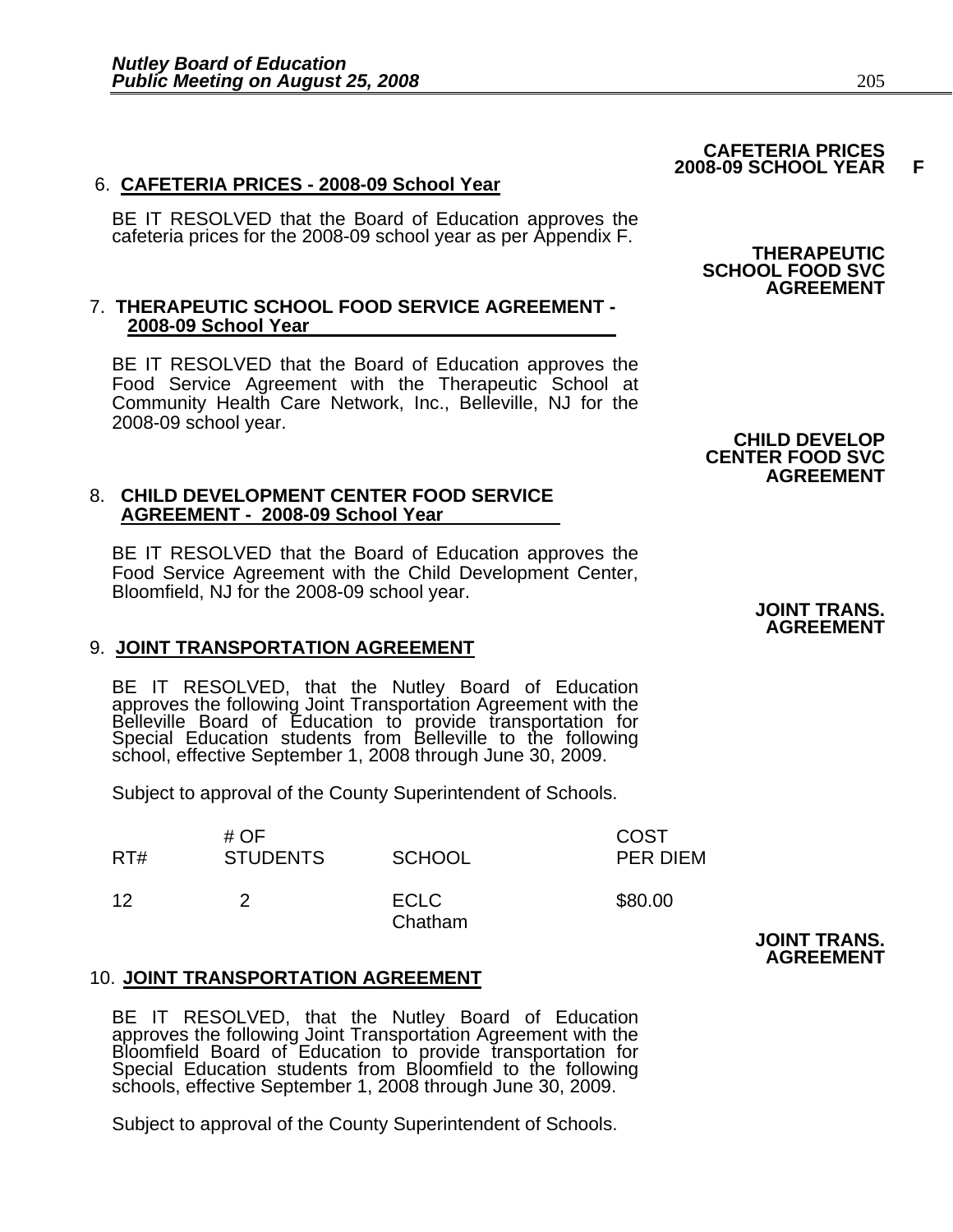| RT# | # $OF$<br><b>STUDENTS</b> | <b>SCHOOL</b>                                            | COST<br><b>PER DIEM</b> |
|-----|---------------------------|----------------------------------------------------------|-------------------------|
| 09  | 14                        | Essex County Vocational \$158.00<br><b>West Caldwell</b> |                         |
| 7   | 3                         | <b>Felican School</b><br>Lodi                            | \$110.00                |
| 15  | 1                         | Children's Institute                                     | 75.00                   |

An additional charge of \$10 per diem will be added for each additional student on an established route.

#### 11. **TRANSPORTATION CONTRACT**

BE IT RESOLVED, that the Nutley Board of Education approves a transportation contract Par #1 with a parent to provide transportation for one Special Education student from Nutley to Bleshman School, Paramus, NJ effective September 1, 2008 through June 30, 2008 at a cost of \$40.00 per day.

Subject to approval of the County Superintendent of Schools. Pending Additional Insurance Certificate

#### 12. **TRANSPORTATION CONTRACT**

BE IT RESOLVED, that the Nutley Board of Education<br>approves a transportation contract Par #2 with a parent to<br>provide transportation for one Special Education student from<br>Nutley to Horizon School, Livingston, NJ effective

Subject to approval of the County Superintendent of Schools. Pending Additional Insurance Certificate

#### 13. **SCHOOL-TO-CAREER TRANSITION PROGRAM AT NUTLEY HIGH SCHOOL - 2008-09 SCHOOL YEAR**

BE IT RESOLVED that the Board of Education approves a voluntary partnership with the following job sites to provide daily transition activities for Nutley High School students for the 2008-09 school year:

Atlantic Uniform Company Belleville, NJ Clara Maass Medical Center, Belleville

 **TRANS. CONTRACT** 

 **SCHOOL-TO-CAREER PROGRAM**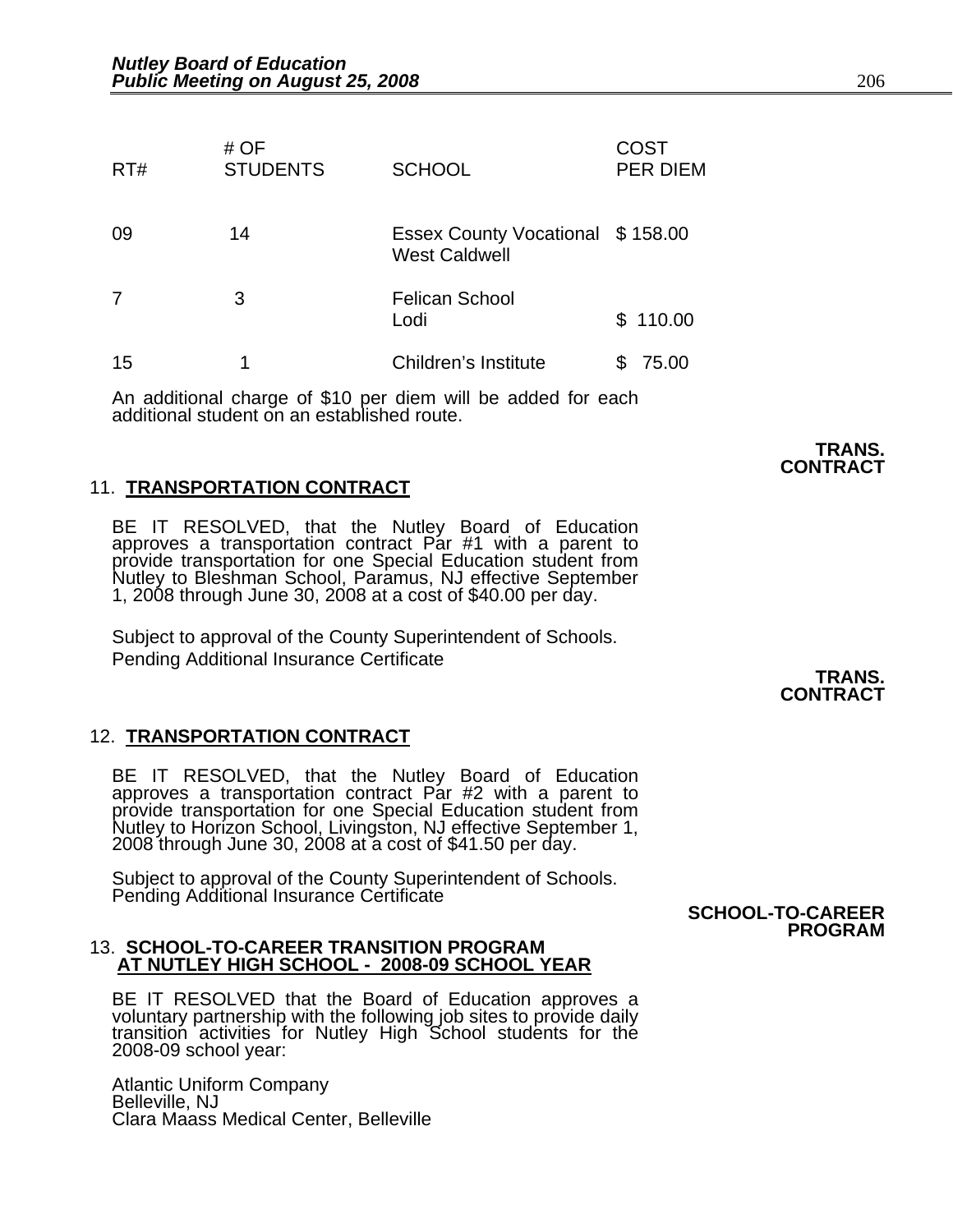Township of Nutley Administrative Offices CVS, Harrison Street, Nutley Capalbo's Gift Baskets, Cortland Street, Belleville Nutley Board of Education: Elementary, Middle & High School Settings<br>UMDNJ, Scotch Plains Tempo Music Nutley, NJ Dr. James Muglia/Smile for Today Nutley, NJ Nutley Family Service Bureau Thrift Shop Nutley, NJ

 **APPROVE PARTIAL PAYMENT HILT CONSTRUCTION CO.**

### 14. **APPROVAL OF PARTIAL PAYMENT TO HILT CONSTRUCTION CO.**

BE IT RESOLVED that the Board of Education approves partial payment in the amount of \$362,035.52 to Hilt Construction Co. for the Exterior Façade Repairs at Washington Elementary School as per the recommendation of the Board's Engineer.

> **APPROVE CHANGE ORDERS**

### 15. **APPROVAL OF CHANGE ORDERS FOR EXTERIOR FAÇADE REPAIR AT WASHINGTON ELEMENTARY SCHOOL**

BE IT RESOLVED that the Board of Education approves Change Orders, on file in the Business Office, for the Exterior Façade Repair at Washington Elementary School to Hilt Construction Inc. as follows:

| Change Order No. 1 | \$1,710.94  |
|--------------------|-------------|
| Change Order No. 2 | \$8,711.04  |
| Change Order No. 3 | \$15,554.44 |
| Change Order No. 4 | \$5,609.62  |

#### **APPROVE RENEWAL SEMJIF**

#### 16. **APPROVAL OF RENEWAL OF MEMBERSHIP IN THE SUBURBAN ESSEX MUNICIPAL JOINT INSURANCE FUND**

WHEREAS, the Nutley Board of Education is a member of the Suburban Essex Municipal Joint Insurance Fund; and

WHEREAS, said renewed membership terminates as of December 31, 2008 unless earlier renewed by agreement<br>between the Board and the Fund; and

WHEREAS, the Board desires to renew said membership;

NOW THEREFORE, be it resolved as follows: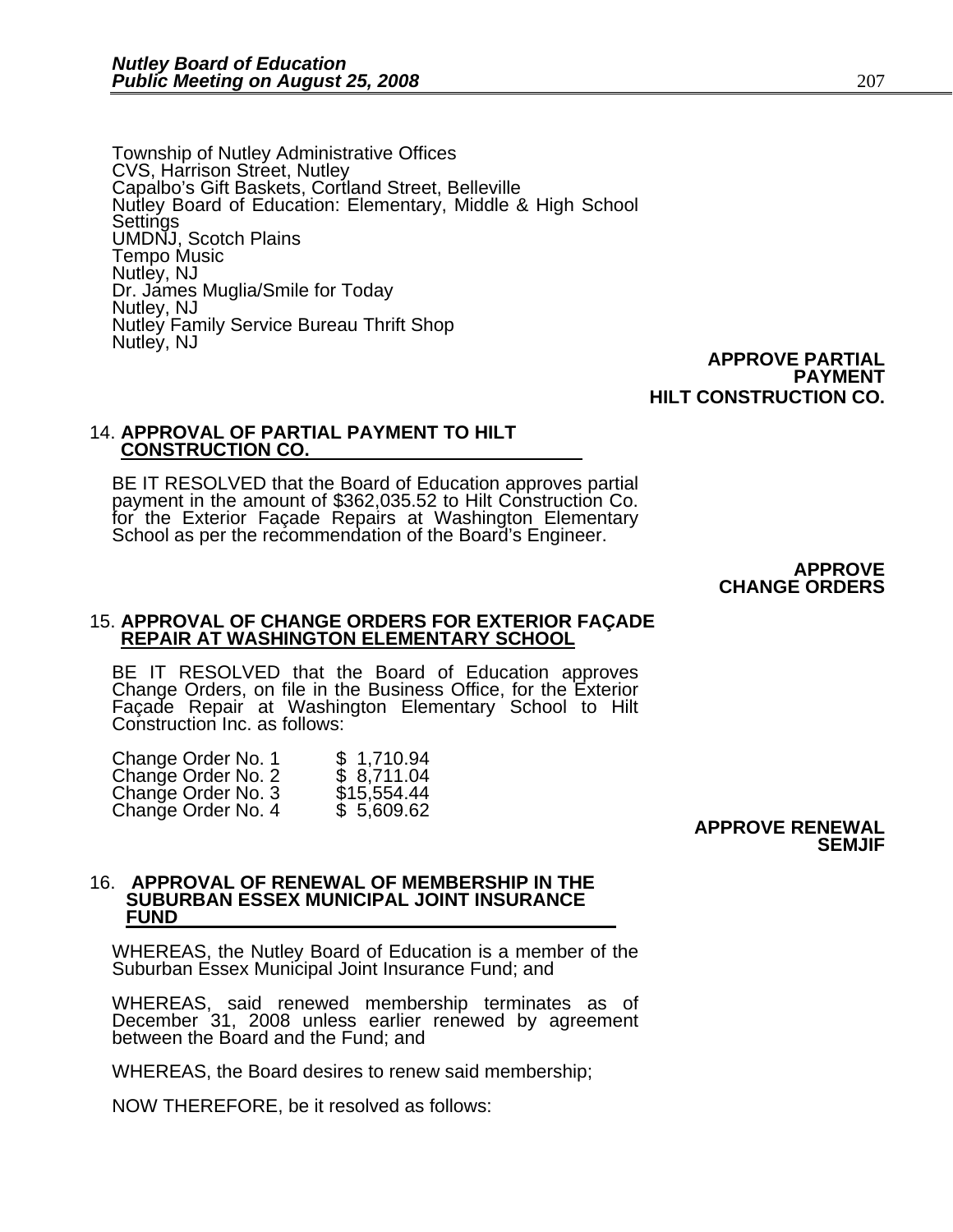1. The Nutley Board of Education agrees to renew its membership in the Suburban Essex Joint Insurance Fund and to be subject to the Bylaws, Rules and Regulations, coverages,<br>and operating procedures thereof as presently existing or as<br>modified from time to time by lawful act of the Fund.

2. The Board President and Secretary shall be and hereby are authorized to execute the agreement to renew membership and made a part hereof and to deliver same to the Suburban Essex Municipal Joint Insurance Fund evidencing the Board's intention to renew its membership. **SPECIAL ED** 

### 17. **SPECIAL EDUCATION MEDICAID INITIATIVE (SEMI) PROGRAM**

WHEREAS, NJAC 6A:23A-5.3 provides that a school district may request a waiver of compliance with respect to the district's participation in the Special Education Medicaid Initiative (SEMI) Program for the 2008-09, and

WHEREAS, the Nutley Board of Education desires to apply for this waiver due to the fact that participation in SEMI would not provide a cost benefit to the district based on the projection of the district's available SEMI reimbursement for the 2008-09 budget year.

NOW THEREFORE BE IT RESOLVED, that the Nutley Board of Education hereby authorizes the Chief School Administrator to submit to the Executive County Superintendent of Schools in the County of Essex an appropriate waiver of the requirements of NJAC 6A23A-5.3 for the 2008-09 school year.

### 18. **APPROVAL OF PARTIAL PAYMENT TO BILL LEARY AIR CONDITIONING & HEATING**

BE IT RESOLVED that the Board of Education approves partial payment in the following amounts to Bill Leary Air Conditioning & Heating as per the recommendation of the Board's architect, construction manager and counsel.

\$605,934.00 – HVAC Lincoln Elementary School

\$645,877.62 – HVAC Washington Elementary School

#### **HEARING OF CITIZENS CITIZENS**

Resident Robert Rusignuolo asked what was going on with the<br>Board's finances and unfinished projects.

President Casale responded that the current Board has a lot of questions that need to be answered and when they get the answers the public will be informed.

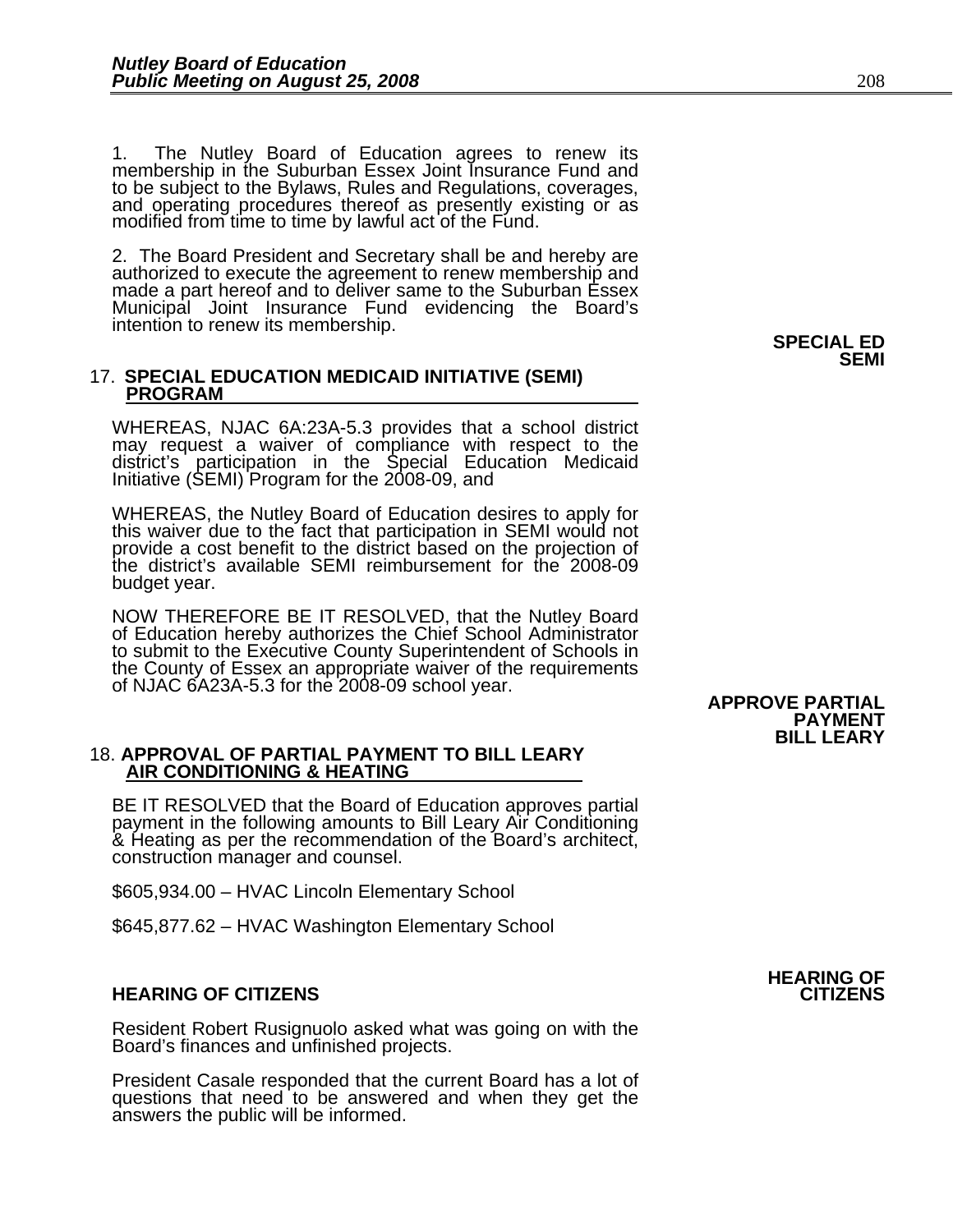Resident Mike Russo asked why the Board waited so long to have an audit done of the referendum money.

Trustee Moscaritola responded that the request was made several times but fell on deaf ears.

Resident Chris Oseija thanked the Board for their support of the Lets Learn Program.

Louise Frey Gaynor applauded Mr. Zarra for taking a pro-active approach towards education. She questioned why the Academic Committee is going to be canceled.

President Casale stated that the first meeting of the month Mr. Zarra would give an academic report. He said he feels that academics are Mr. Zarra and Mrs. Francioso's responsibility, not the Board.

Several residents expressed their opinions and concerns regarding the high school rating in New Jersey Monthly. Questions and comments were not limited to the following:

-Nutley performed mediocre because it is a mediocre district.

-Need to reduce class sizes, which results in more money.

-Student to teacher ratio is the problem.

-Look into ways to reduce costs so the money can go to cutting class size. -Form a fund raising committee.

-Looking into sending their children to private schools.

-Questioned the mathematical tracking.

-What kind of study will be conducted?

-How will the academic level be raised?

-Hire more teachers.

Mr. Zarra, President Casale and several trustees responded to the questions and comments.

Resident Barbara Martin asked about the construction that would be taking place at Washington School when school is in session and will the children have a field to play on.

Trustee Reilly said the work would be done after school hours and the façade would be completed by the end of the year.

Mr. Zarra said the children would have a field to play on.

Resident Neil Henning asked questions about the audit, change orders and procedures put in place to prevent this from happening again.

President Casale said the issues are pending legal issues that cannot be discussed and that all the information will be a public document in time.

Resident Janice Savage asked why there were no new programs at the elementary school level.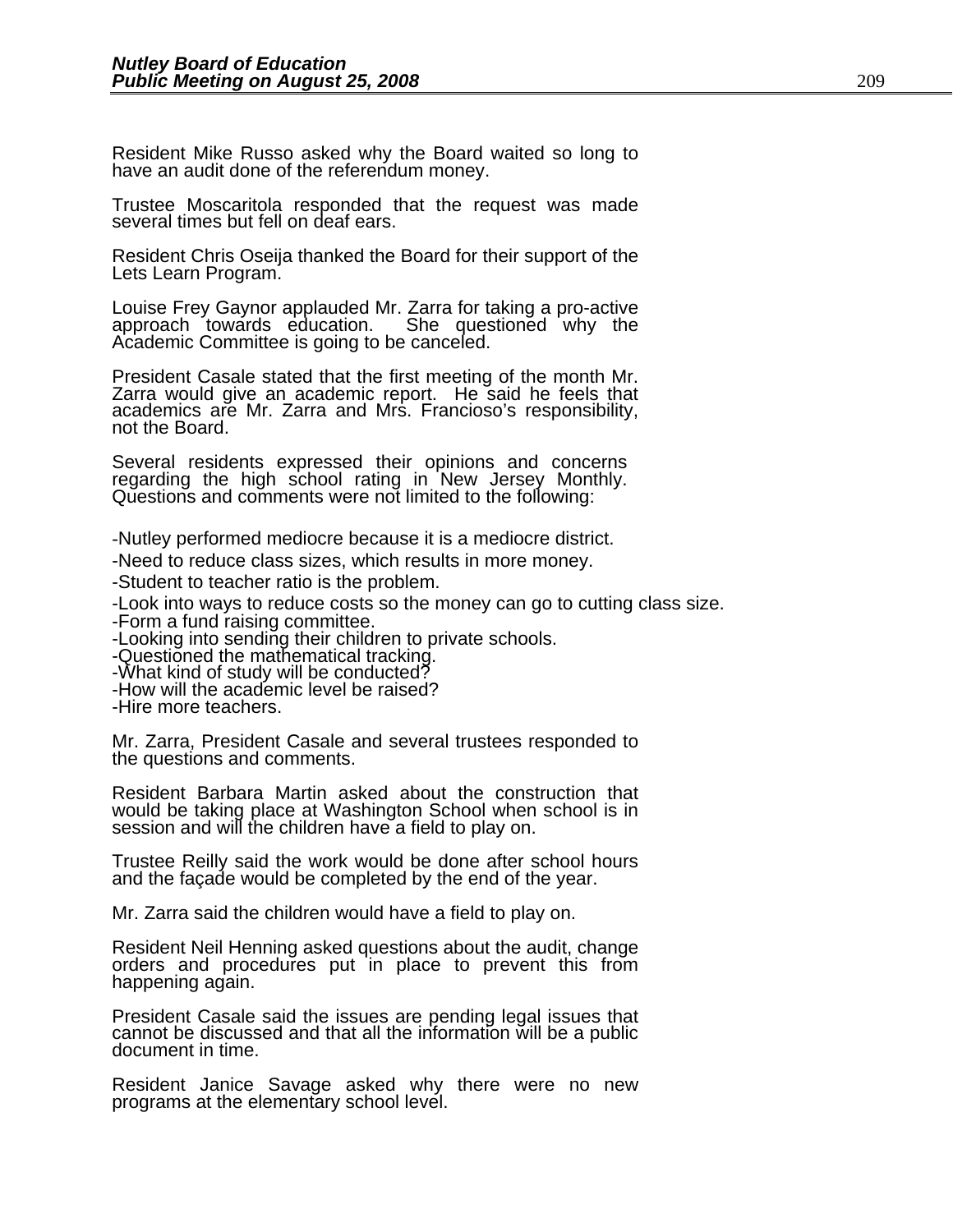Mr. Zarra said he would submit a report of the highlighted programs at the elementary schools.

She also stated that she did not receive her children's test scores yet.

Mrs. Francioso responded as to why the tests were given at a later date and in turn that is why they came back to the district very late.

Resident Mike Russo asked the following questions: if the Board got a response from the August 12, 2008 letter that was mailed to the state; if the Board always paid \$5,000 for Extended Day medical coverage; the progress of school uniforms; and Channel One.

Trustee Williams said a school uniform survey is planning to be handed out at open house on September 23, 2008 to all the parents of elementary children.

President Casale said that Channel One would only be played during homeroom.

Resident Mike Riccione asked questions and said he was supposed to be one of the parents who were to be on the uniform committee that prepared the survey.

Trustee Williams responded to his questions.

Resident Joy Intindola asked about the air quality at Washington School since her children are both asthmatic.

Mr. Nicolette, Building & Grounds Manager, responded that the air quality is going to be checked in both Washington and Lincoln Schools before opening by PMK, our environmental engineering consultants.

#### **OLD BUSINESS OLD BUSINESS**

Trustee Kuchta asked when the Board would be receiving their committee assignments.

President Casale responded by the end of this week. **NEW BUSINESS** 

Trustee Sautter asked if the Board Policy Book is available for the staff to view so they can avoid violating any policy.

Mr. Zarra said he would go over Board policies for teachers and coaches.

Trustee Reilly suggested the Board get together with the Commissioners and work on the school bus parking and the Washington School cutout.